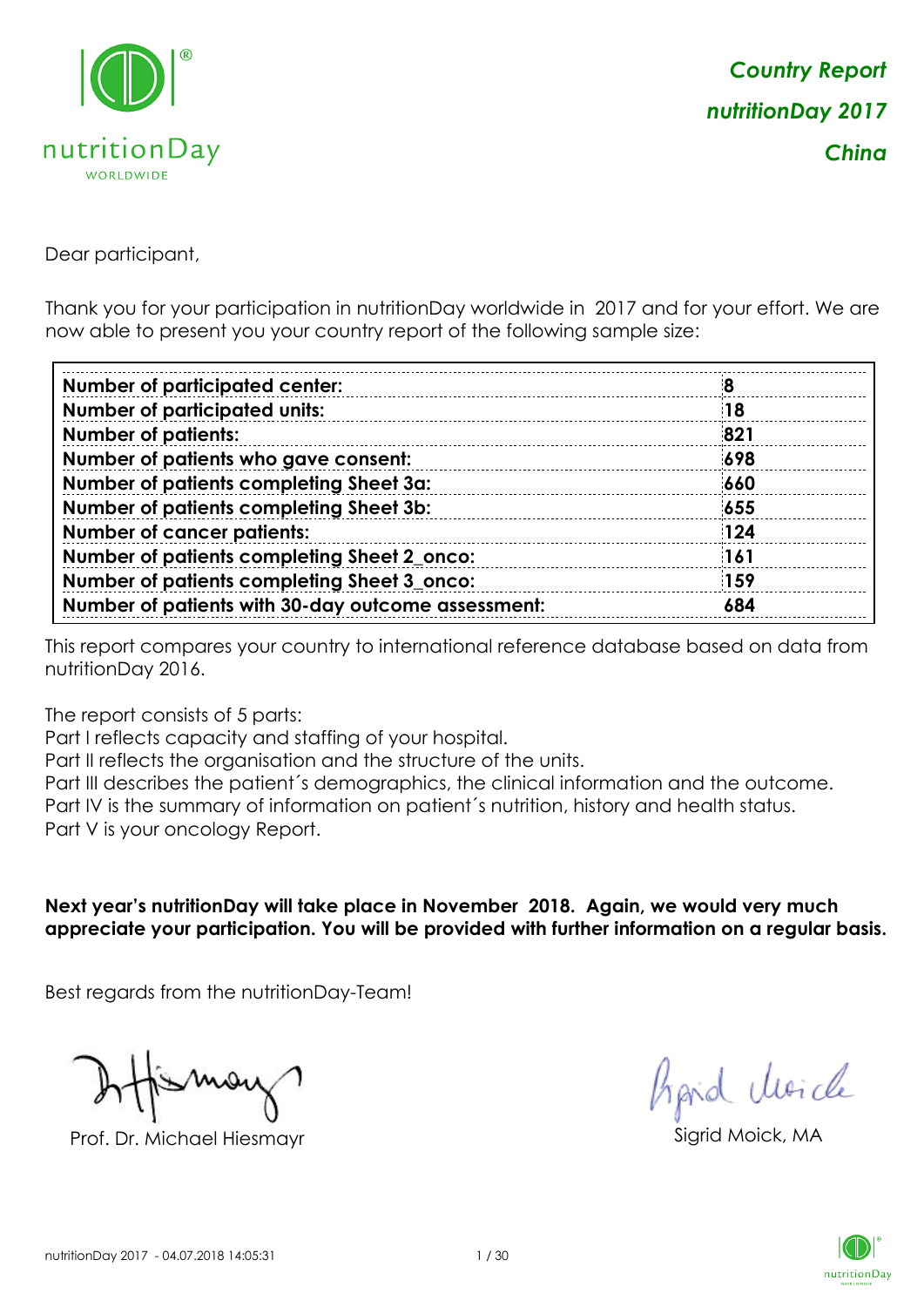### *I. Hospital capacity and staffing ("Hospital sheet")*

|                                                                                    | <b>YOUR RESULTS</b> | <b>REFERENCE RESULTS</b> |
|------------------------------------------------------------------------------------|---------------------|--------------------------|
| 1. Total number of beds in hospital                                                | 1127 [1053-1800]    | 290 [162-548]            |
|                                                                                    |                     |                          |
| 2. Total number of admissions in the hospital last year 66855 [35727-115726]       |                     | 16544 [7529-35485]       |
|                                                                                    |                     |                          |
| 3. Total number of staff in the hospital                                           |                     |                          |
| <b>Total medical doctors</b>                                                       | 590 [498-1291]      | 161 [64-352]             |
| <b>Medical specialists</b>                                                         | 585 [411-1525]      | 108 [42-202]             |
| Medical non-specialists                                                            | 24 [17-34]          | 33 [11-78]               |
| <b>Nurses</b>                                                                      | 828 [709-2296]      | 347 [123-753]            |
| <b>Dieticians</b>                                                                  | $4[3-9]$            | $4[2-8]$                 |
| <b>Nutritionists</b>                                                               | $1$ [0-3]           | $1[0-4]$                 |
| Pharmacists                                                                        | 65 [46-129]         | 6 [3-17]                 |
| Kitchen staff                                                                      | 30 [24-36]          | 29 [13-53]               |
|                                                                                    |                     |                          |
| <b>Full time equivalent</b>                                                        |                     |                          |
| <b>Total medical doctors</b>                                                       | 566 [411-1581]      | 119 [53-333]             |
| <b>Medical specialists</b>                                                         | 566 [411-1525]      | 88 [43-204]              |
| Medical non-specialists                                                            | 22 [15-34]          | 31 [10-79]               |
| <b>Nurses</b>                                                                      | 828 [742-2038]      | 309 [119-725]            |
| <b>Dieticians</b>                                                                  | $3[1-4]$            | $4[2-7]$                 |
| <b>Nutritionists</b>                                                               | $1$ [0-3]           | $1[0-3]$                 |
| Pharmacists                                                                        | 64 [56-163]         | $5[3-15]$                |
| Kitchen staff                                                                      | 30 [18-79]          | 22 [13-46]               |
|                                                                                    |                     |                          |
| 4. Does the hospital have a nutrition care strategy?                               | 7 (100%) Yes        | 203 (77.5%) Yes          |
|                                                                                    |                     |                          |
| 5. Which nutrition-related standards or routine activities exist in your hospital? |                     |                          |
| Nutrition training is available                                                    | 7 (100%) Yes        | 170 (64.9%) Yes          |
| Nutrition steering committee is available                                          | 2 (28.6%) Yes       | 151 (57.6%) Yes          |
| Quality indicators are recorded and reported to national<br>or regional level      | 1 (14.3%) Yes       | 105 (40.1%) Yes          |
| Quality indicators are used for internal benchmarking                              | 1 (14.3%) Yes       | 134 (51.1%) Yes          |
| Patient feedback about food and food service is collected<br>using a questionnaire | 4 (57.1%) Yes       | 184 (70.2%) Yes          |
| None                                                                               |                     | 17 (6.5%) Yes            |
| No answer given                                                                    |                     |                          |

#### **6. Which codes are available /routinely used in your hospital for billing and reimbursement purposes?**

| Codes available            |               |                 |
|----------------------------|---------------|-----------------|
| <b>Nutrition Support</b>   | 4 (57.1%) Yes | 121 (46.2%) Yes |
| Oral nutrition supplements | 4 (57.1%) Yes | 99 (37.8%) Yes  |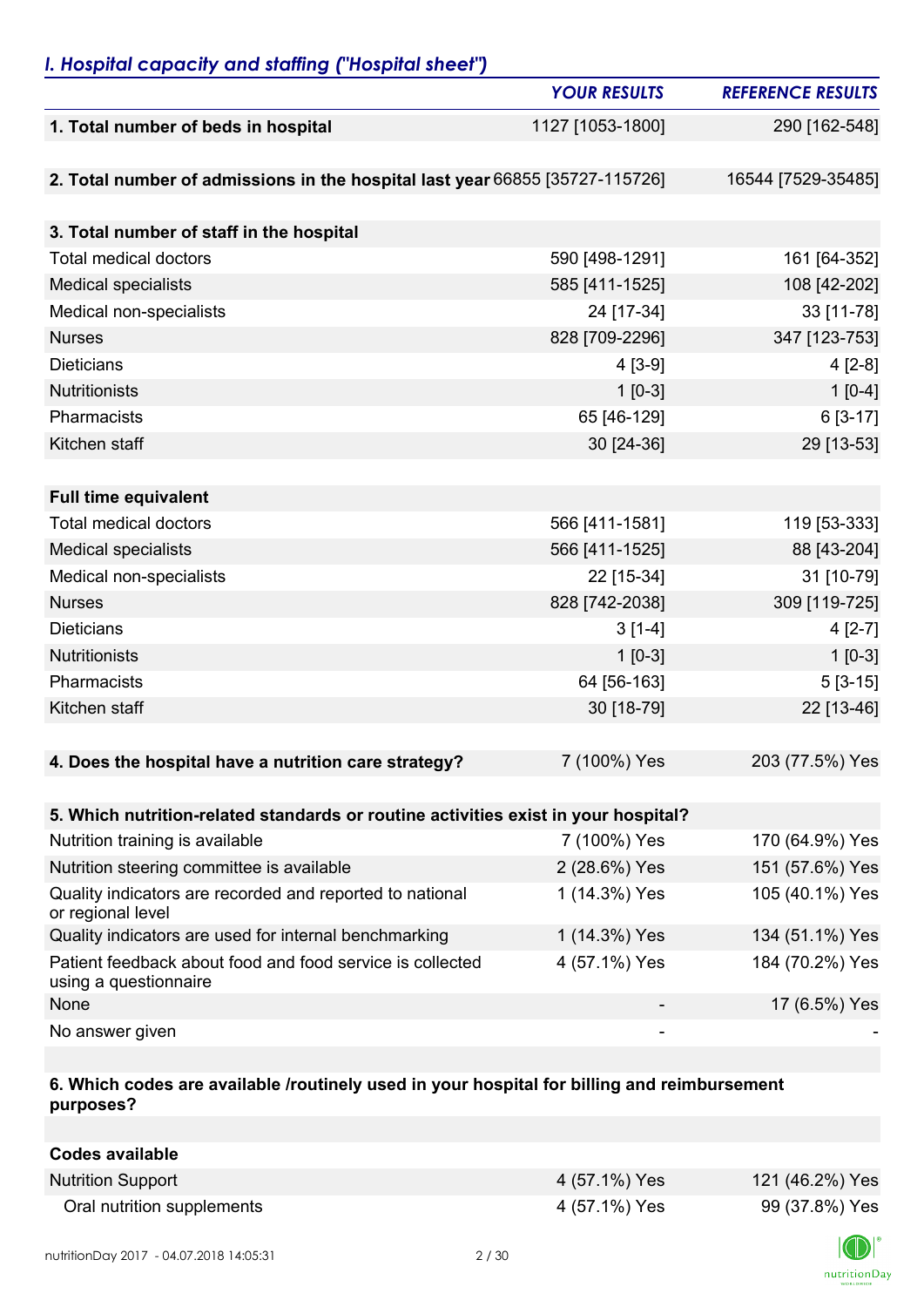| Parenteral nutrition                                      | 6 (85.7%) Yes            | 139 (53.1%) Yes |
|-----------------------------------------------------------|--------------------------|-----------------|
| <b>Enteral nutrition</b>                                  | 6 (85.7%) Yes            | 119 (45.4%) Yes |
| Dietary counseling                                        | 3 (42.9%) Yes            | 86 (32.8%) Yes  |
| Specific dietary interventions                            | 1 (14.3%) Yes            | 70 (26.7%) Yes  |
| Screening for malnutrition                                | 1 (14.3%) Yes            | 61 (23.3%) Yes  |
| <b>Risk of malnutrition</b>                               |                          | 63 (24.0%) Yes  |
| Malnutrition (in general)                                 | 1 (14.3%) Yes            | 118 (45.0%) Yes |
| Severity of malnutrition (i.e. mild, moderate, severe)    |                          | 114 (43.5%) Yes |
| No information available from billing/finance/controlling |                          | 39 (14.9%) Yes  |
| No answer given                                           |                          | 21 (8.0%)       |
|                                                           |                          |                 |
| <b>Codes routinely used</b>                               |                          |                 |
| <b>Nutrition Support</b>                                  | 3 (42.9%) Yes            | 100 (38.2%) Yes |
| Oral nutrition supplements                                | 3 (42.9%) Yes            | 82 (31.3%) Yes  |
| Parenteral nutrition                                      | 6 (85.7%) Yes            | 123 (46.9%) Yes |
| <b>Enteral nutrition</b>                                  | 6 (85.7%) Yes            | 103 (39.3%) Yes |
| Dietary counseling                                        | 3 (42.9%) Yes            | 68 (26.0%) Yes  |
| Specific dietary interventions                            | 1 (14.3%) Yes            | 59 (22.5%) Yes  |
| Screening for malnutrition                                | 1 (14.3%) Yes            | 48 (18.3%) Yes  |
| <b>Risk of malnutrition</b>                               |                          | 44 (16.8%) Yes  |
| Malnutrition (in general)                                 |                          | 98 (37.4%) Yes  |
| Severity of malnutrition (i.e. mild, moderate, severe)    | $\overline{\phantom{a}}$ | 98 (37.4%) Yes  |
| No information available from billing/finance/controlling |                          | 46 (17.6%) Yes  |
| No answer given                                           | -                        | 31(1.5%)        |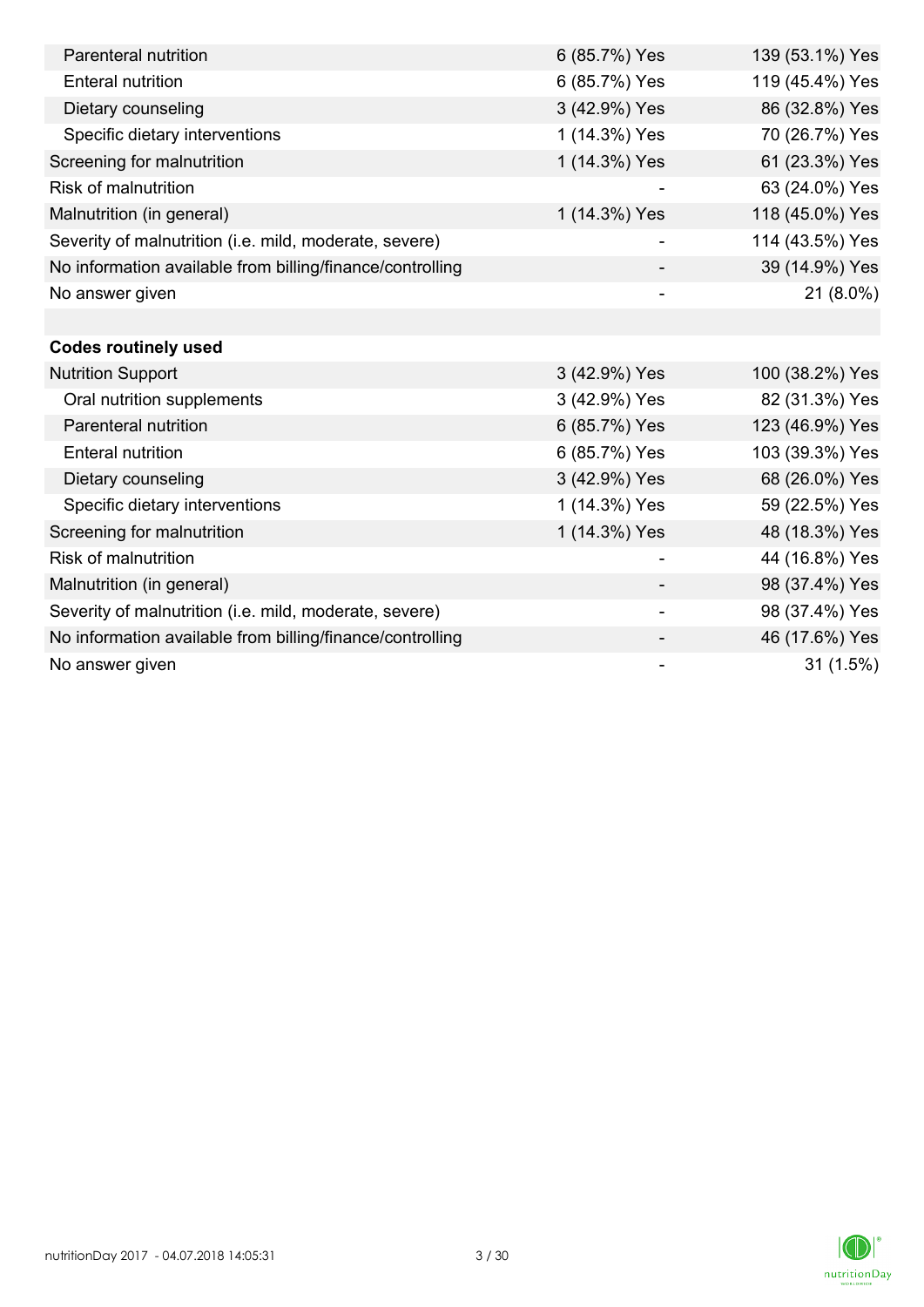### *II. Unit organisation and structures ("Sheet 1a/1b")*

|                                                                       | <b>YOUR RESULTS</b>      | <b>REFERENCE RESULTS</b> |
|-----------------------------------------------------------------------|--------------------------|--------------------------|
|                                                                       |                          |                          |
| Internal Medicine / General                                           | $1(5.6\%)$               | 20.2%                    |
| Internal Medicine / Cardiology                                        |                          | 5.5%                     |
| Internal Medicine / Gastroenterology & hepatology                     | 4 (22.2%)                | 6.5%                     |
| <b>Internal Medicine / Geriatrics</b>                                 |                          | 8.2%                     |
| Internal Medicine / Infectious diseases                               |                          | 1.1%                     |
| Internal Medicine / Nephrology                                        | $\overline{\phantom{0}}$ | 1.1%                     |
| Internal Medicine / Oncology (incl. radiotherapy)                     | $1(5.6\%)$               | 7.6%                     |
| Interdisciplinary                                                     |                          | 4.4%                     |
| Long term care                                                        |                          | 2.1%                     |
| Neurology                                                             | $1(5.6\%)$               | 2.9%                     |
| Surgery / General                                                     | 7 (38.9%)                | 17.3%                    |
| Surgery/ Cardiac/Vascular/Thoracic                                    | $1(5.6\%)$               | 1.5%                     |
| Surgery / Neurosurgery                                                | $\overline{a}$           | 1.1%                     |
| Surgery / Orthopedic                                                  |                          | 4.2%                     |
| Trauma                                                                | $\overline{\phantom{a}}$ | 1.5%                     |
| Ear Nose Throat (ENT)                                                 |                          | 1.5%                     |
| Gynecology / Obstetrics                                               | $\overline{\phantom{0}}$ | 2.1%                     |
| <b>Pediatrics</b>                                                     |                          | 0.0%                     |
| Psychiatry                                                            |                          | 0.6%                     |
| <b>Others</b>                                                         | 3(16.7%)                 | 10.7%                    |
|                                                                       |                          |                          |
| 2. Number of registered inpatients at noon                            | 39 [31-47]               | 25 [18-34]               |
|                                                                       |                          |                          |
| 3. Total bed capacity of the unit                                     | 40 [35-56]               | 31 [25-44]               |
|                                                                       |                          |                          |
| 4. Number of each type of staff in the unit for TODAY's morning shift |                          |                          |
|                                                                       |                          |                          |
| <b>Fully trained</b>                                                  |                          |                          |
| <b>Medical doctors</b>                                                | $6[4-10]$                | $4[2-8]$                 |
| <b>Nurses</b>                                                         | $8[4-9]$                 | $5[4-8]$                 |
| Nursing aides                                                         | $0 [0-0]$                | $2[1-4]$                 |
| <b>Dieticians</b>                                                     | $0 [0-1]$                | $1 [0-1]$                |
| <b>Nutritionists</b>                                                  | $0 [0-0]$                | $0 [0-1]$                |
| Administrative staff                                                  | $1 [0-1]$                | $1[0-2]$                 |
| Other staff involved in patient care                                  | $0 [0-0]$                | $1[0-3]$                 |
|                                                                       |                          |                          |
| In training                                                           |                          |                          |
| <b>Medical doctors</b>                                                | $4[1-6]$                 | $1 [0-3]$                |
| <b>Medical students</b>                                               | $2[0-2]$                 | $0 [0-2]$                |
| <b>Nurses</b>                                                         | $2[1-2]$                 | $1[0-3]$                 |

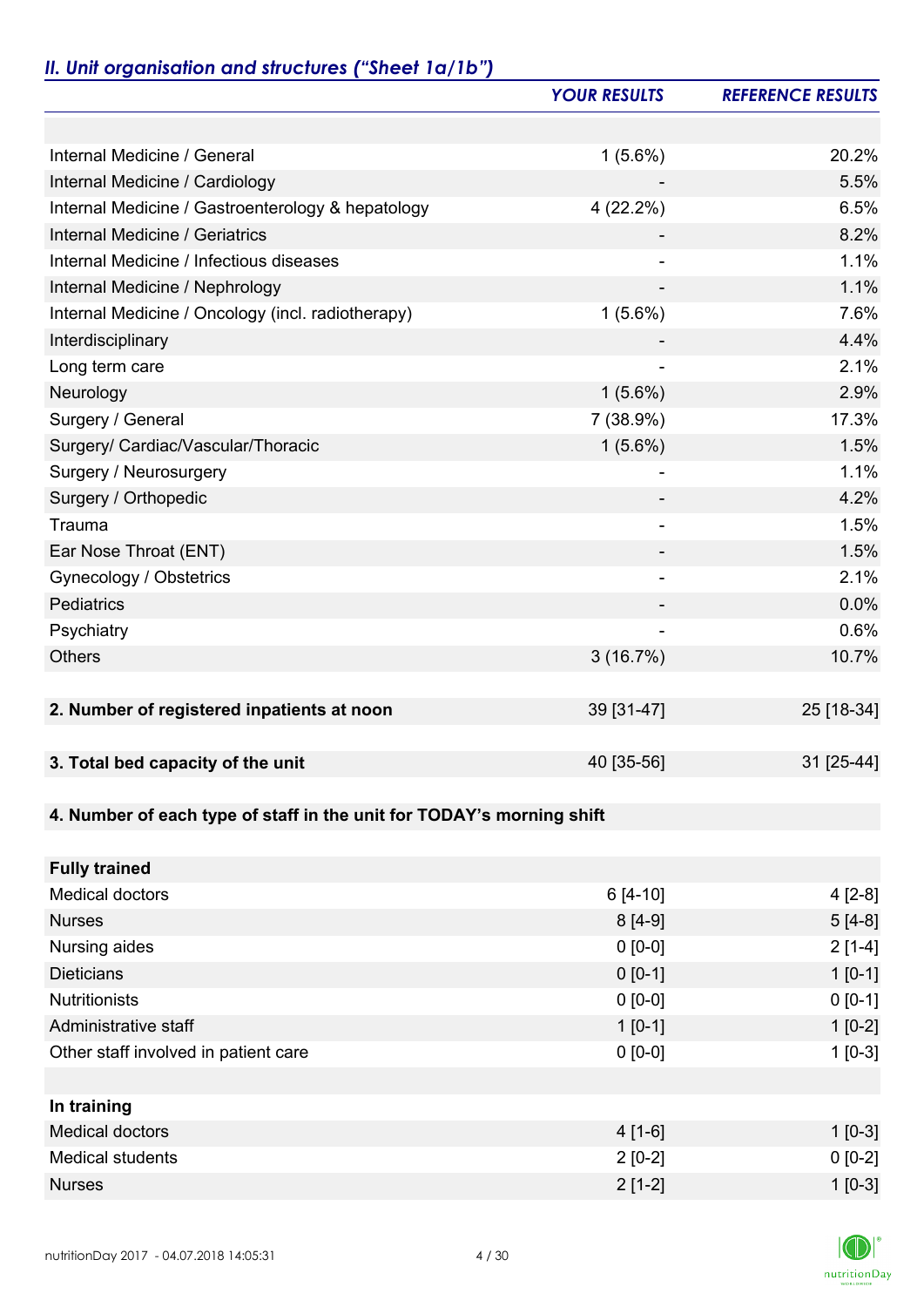| Nursing aides                                                                                       | $0 [0-0]$      | $0[0-0]$        |
|-----------------------------------------------------------------------------------------------------|----------------|-----------------|
| <b>Dieticians</b>                                                                                   | $0 [0-0]$      | $0 [0-0]$       |
| <b>Nutritionists</b>                                                                                | $0 [0-0]$      | $0 [0-0]$       |
| Other staff involved in patient care                                                                | $0 [0-0]$      | $0 [0-0]$       |
|                                                                                                     |                |                 |
| 5. Is there a nutrition support team in your hospital<br>available?                                 | 14 (87.5%) Yes | 337 (74.2%) Yes |
| 6. Does the unit have a nutrition care strategy?                                                    | 9 (56.3%) Yes  | 330 (72.7%) Yes |
|                                                                                                     |                |                 |
| 7. Is there a person in your unit responsible for<br>nutrition care?                                | 6 (37.5%) Yes  | 331 (72.9%) Yes |
| 8. Is there a dietician, nutritionist or dietetic assistant<br>available for your unit?             | 5 (31.3%) Yes  | 410 (90.3%) Yes |
| 9. Is specific staff responsible for providing feeding<br>assistance to patients during meal times? | 1 (6.3%) Yes   | 282 (62.1%) Yes |
| 10. How do you MAINLY screen/monitor patients for<br>malnutrition?                                  |                |                 |
| At admission                                                                                        |                |                 |
| No routine screening                                                                                | 1 (5.6%) Yes   | 46 (9.7%) Yes   |
| No fixed criteria                                                                                   |                | 10 (2.1%) Yes   |
| Experience / visual assessment only                                                                 | 1 (5.6%) Yes   | 43 (9.1%) Yes   |
| Weighing / BMI only                                                                                 | 4 (22.2%) Yes  | 66 (13.9%) Yes  |
| <b>Nutritional Risk Screening (NRS) 2002</b>                                                        | 10 (55.6%) Yes | 136 (28.6%) Yes |
| Malnutrition Universal Screening Tool (MUST)                                                        |                | 29 (6.1%) Yes   |
| Malnutrition Screening tool (MST)                                                                   |                | 42 (8.8%) Yes   |
| <b>SNAQ</b>                                                                                         |                | 2 (0.42%) Yes   |
| Other formal tool                                                                                   |                | 77 (16.2%) Yes  |
| I do not know                                                                                       |                | 3 (0.63%) Yes   |
| Missing                                                                                             | $2(11.1\%)$    | $21(4.4\%)$     |
|                                                                                                     |                |                 |
| <b>During hospital stay</b>                                                                         |                |                 |
| No routine monitoring                                                                               | 3 (16.7%) Yes  | 44 (9.3%) Yes   |
| No fixed criteria                                                                                   | 1 (5.6%) Yes   | 44 (9.3%) Yes   |
| Experience / visual assessment only                                                                 | 5 (27.8%) Yes  | 90 (18.9%) Yes  |
| Weighing / BMI only                                                                                 | 5 (27.8%) Yes  | 136 (28.6%) Yes |
| Other formal tool                                                                                   | 2 (11.1%) Yes  | 130 (27.4%) Yes |
| I do not know                                                                                       |                | 10 (2.1%) Yes   |
| Missing                                                                                             | $2(11.1\%)$    | $21(4.4\%)$     |
|                                                                                                     |                |                 |
| 11a. Do you routinely use guidelines or standards for<br>nutrition care?                            | 13 (81.3%) Yes | 354 (78.8%) Yes |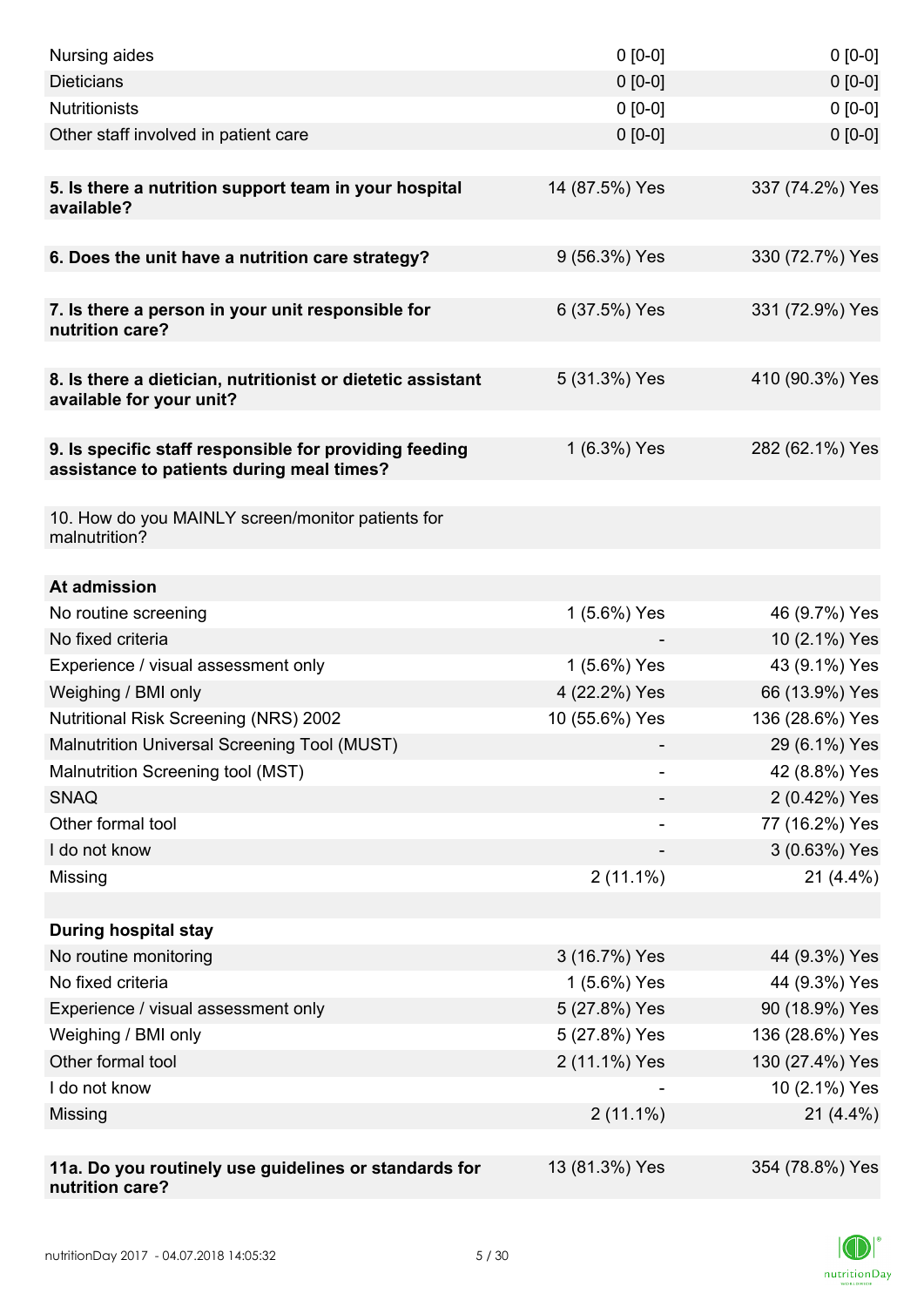| 11b. If yes, which one is mainly used?  |               |                 |
|-----------------------------------------|---------------|-----------------|
| International guidelines                | 1 (7.7%) Yes  | 91 (25.7%) Yes  |
| National guidelines                     | 8 (61.5%) Yes | 56 (15.8%) Yes  |
| Standards on hospital level             | 1 (7.7%) Yes  | 119 (33.6%) Yes |
| Standards on unit level                 |               | 24 (6.8%) Yes   |
| Individual patient nutrition care plans | 3 (23.1%) Yes | 57 (16.1%) Yes  |
| Other                                   |               | 4 (1.1%) Yes    |
| Missing                                 |               | 3(0.85%)        |

# **12. What is routinely done in your unit for given patient groups?**

| At risk                                                    |                |                 |
|------------------------------------------------------------|----------------|-----------------|
| Watchful waiting                                           | 8 (44.4%) Yes  | 142 (29.9%) Yes |
| Discuss nutrition care activities during ward rounds       | 6 (33.3%) Yes  | 199 (41.9%) Yes |
| Develop an individual nutrition care plan                  | 7 (38.9%) Yes  | 251 (52.8%) Yes |
| Initiate treatment / nutrition intervention                | 7 (38.9%) Yes  | 286 (60.2%) Yes |
| Consult a nutrition expert (dietician, nutritionist, etc.) | 6 (33.3%) Yes  | 292 (61.5%) Yes |
| Consult a medical professional                             | 8 (44.4%) Yes  | 178 (37.5%) Yes |
| Calculate energy requirements                              | 7 (38.9%) Yes  | 240 (50.5%) Yes |
| Calculate protein requirements                             | 6 (33.3%) Yes  | 234 (49.3%) Yes |
|                                                            |                |                 |
| <b>Malnourished</b>                                        |                |                 |
| Watchful waiting                                           | 1 (5.6%) Yes   | 101 (21.3%) Yes |
| Discuss nutrition care activities during ward rounds       | 14 (77.8%) Yes | 218 (45.9%) Yes |
| Develop an individual nutrition care plan                  | 14 (77.8%) Yes | 267 (56.2%) Yes |
| Initiate treatment / nutrition intervention                | 13 (72.2%) Yes | 316 (66.5%) Yes |
| Consult a nutrition expert (dietician, nutritionist, etc.) | 12 (66.7%) Yes | 294 (61.9%) Yes |
| Consult a medical professional                             | 11 (61.1%) Yes | 192 (40.4%) Yes |
| Calculate energy requirements                              | 14 (77.8%) Yes | 270 (56.8%) Yes |
| Calculate protein requirements                             | 13 (72.2%) Yes | 266 (56.0%) Yes |
|                                                            |                |                 |
| <b>Every patient</b>                                       |                |                 |
| Watchful waiting                                           | 7 (38.9%) Yes  | 204 (42.9%) Yes |
| Discuss nutrition care activities during ward rounds       |                | 131 (27.6%) Yes |
| Develop an individual nutrition care plan                  |                | 79 (16.6%) Yes  |
| Initiate treatment / nutrition intervention                |                | 61 (12.8%) Yes  |
| Consult a nutrition expert (dietician, nutritionist, etc.) |                | 77 (16.2%) Yes  |
| Consult a medical professional                             |                | 105 (22.1%) Yes |
| Calculate energy requirements                              |                | 56 (11.8%) Yes  |
| Calculate protein requirements                             |                | 50 (10.5%) Yes  |
|                                                            |                |                 |
| <b>Never</b>                                               |                |                 |
| Watchful waiting                                           | 2 (11.1%) Yes  | 35 (7.4%) Yes   |
| Discuss nutrition care activities during ward rounds       | 1 (5.6%) Yes   | 38 (8.0%) Yes   |

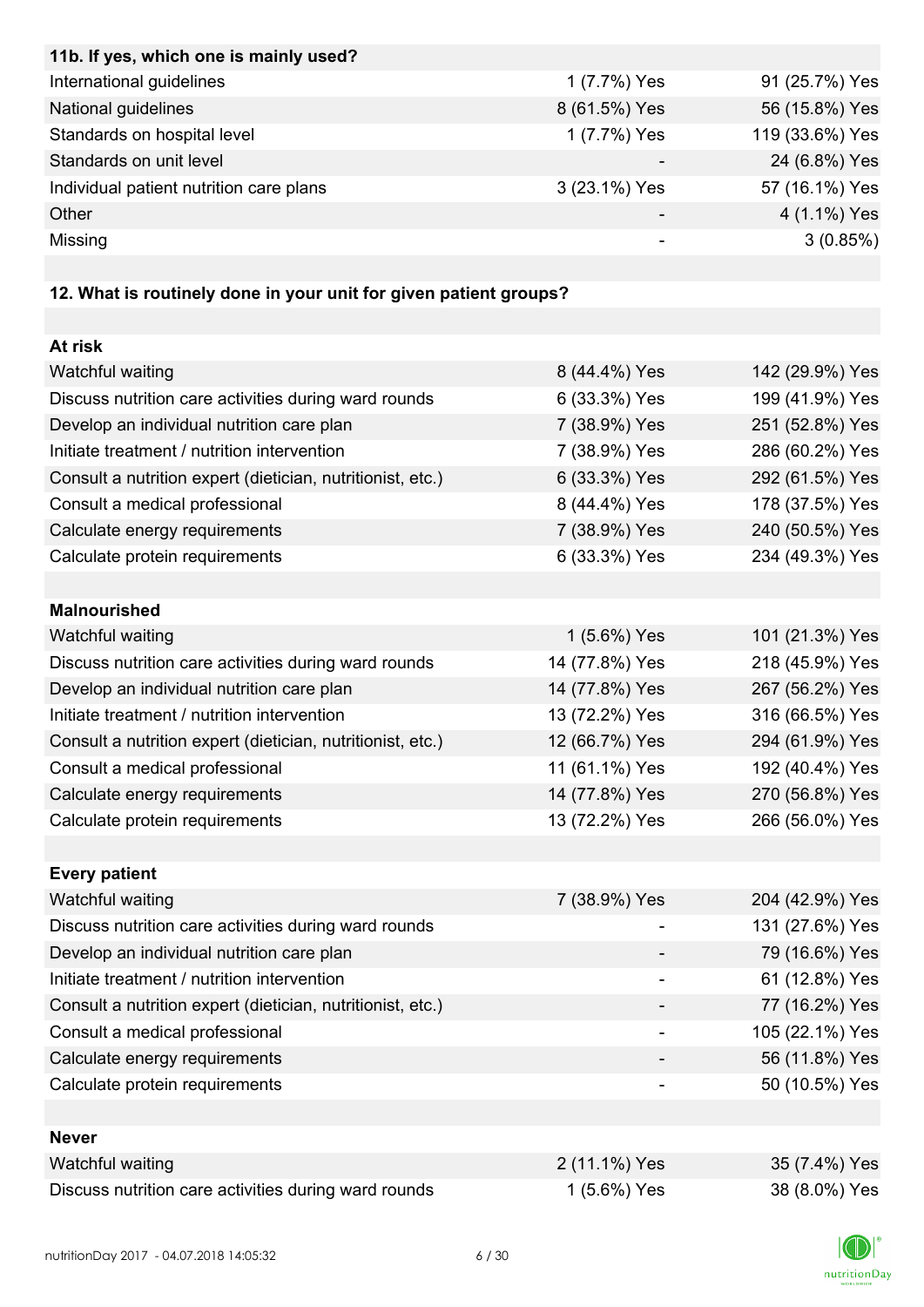| Develop an individual nutrition care plan                          | 1 (5.6%) Yes                 | 32 (6.7%) Yes   |
|--------------------------------------------------------------------|------------------------------|-----------------|
| Initiate treatment / nutrition intervention                        | 1 (5.6%) Yes                 | 6 (1.3%) Yes    |
| Consult a nutrition expert (dietician, nutritionist, etc.)         | 2 (11.1%) Yes                | 8 (1.7%) Yes    |
| Consult a medical professional                                     | 2 (11.1%) Yes                | 49 (10.3%) Yes  |
| Calculate energy requirements                                      |                              | 51 (10.7%) Yes  |
| Calculate protein requirements                                     | 1 (5.6%) Yes                 | 55 (11.6%) Yes  |
|                                                                    |                              |                 |
| I do not know                                                      |                              |                 |
| Watchful waiting                                                   |                              | 22 (4.6%) Yes   |
| Discuss nutrition care activities during ward rounds               | $\qquad \qquad \blacksquare$ | 11 (2.3%) Yes   |
| Develop an individual nutrition care plan                          |                              | 5 (1.1%) Yes    |
| Initiate treatment / nutrition intervention                        |                              | 5 (1.1%) Yes    |
| Consult a nutrition expert (dietician, nutritionist, etc.)         |                              | 4 (0.84%) Yes   |
| Consult a medical professional                                     |                              | 19 (4.0%) Yes   |
| Calculate energy requirements                                      |                              | 12 (2.5%) Yes   |
| Calculate protein requirements                                     | $\overline{\phantom{0}}$     | 14 (2.9%) Yes   |
|                                                                    |                              |                 |
| 13. When do you routinely weigh your patients?                     |                              |                 |
| at admission                                                       | 16 (88.9%) Yes               | 300 (63.2%) Yes |
| Within 24 hours                                                    |                              | 70 (14.7%) Yes  |
| Within 48 hours                                                    | 1 (5.6%) Yes                 | 20 (4.2%) Yes   |
| Within 72 hours                                                    |                              | 14 (2.9%) Yes   |
| Every week                                                         | 10 (55.6%) Yes               | 164 (34.5%) Yes |
| Occasionally                                                       |                              | 60 (12.6%) Yes  |
| When requested                                                     | 4 (22.2%) Yes                | 212 (44.6%) Yes |
| At discharge                                                       | 1 (5.6%) Yes                 | 22 (4.6%) Yes   |
| Never                                                              |                              | 8 (1.7%) Yes    |
| I do not know                                                      |                              | 1 (0.21%) Yes   |
| No answer given                                                    | $1(2.9\%)$                   | 23 (4.8%)       |
|                                                                    |                              |                 |
| 14. What do you do to support adequate food intake of patients?    |                              |                 |
| Offer additional meals or in between snacks                        | 7 (38.9%) Yes                | 350 (73.7%) Yes |
| Offer meal choices                                                 | 13 (72.2%) Yes               | 348 (73.3%) Yes |
| Offer different portion sizes                                      | 4 (22.2%) Yes                | 292 (61.5%) Yes |
| Consider food presentation                                         |                              | 198 (41.7%) Yes |
| Change food texture/consistency as needed                          | 1 (5.6%) Yes                 | 389 (81.9%) Yes |
| Consider patient problems with eating and drinking                 | 10 (55.6%) Yes               | 385 (81.1%) Yes |
| Ensure that mealtimes are undisturbed/protected<br>mealtime policy | 1 (5.6%) Yes                 | 58 (12.2%) Yes  |
| Promote positive eating environment                                | 1 (5.6%) Yes                 | 92 (19.4%) Yes  |
| Consider cultural/religious preferences                            | 1 (5.6%) Yes                 | 200 (42.1%) Yes |
| Consider patient allergies / intolerances                          | 3 (16.7%) Yes                | 228 (48.0%) Yes |
| Other                                                              | 1 (5.6%) Yes                 | 29 (6.1%) Yes   |
| I do not know                                                      | 1 (5.6%) Yes                 | 6 (1.3%) Yes    |
| No answer given                                                    | $2(11.1\%)$                  | 21 (4.4%)       |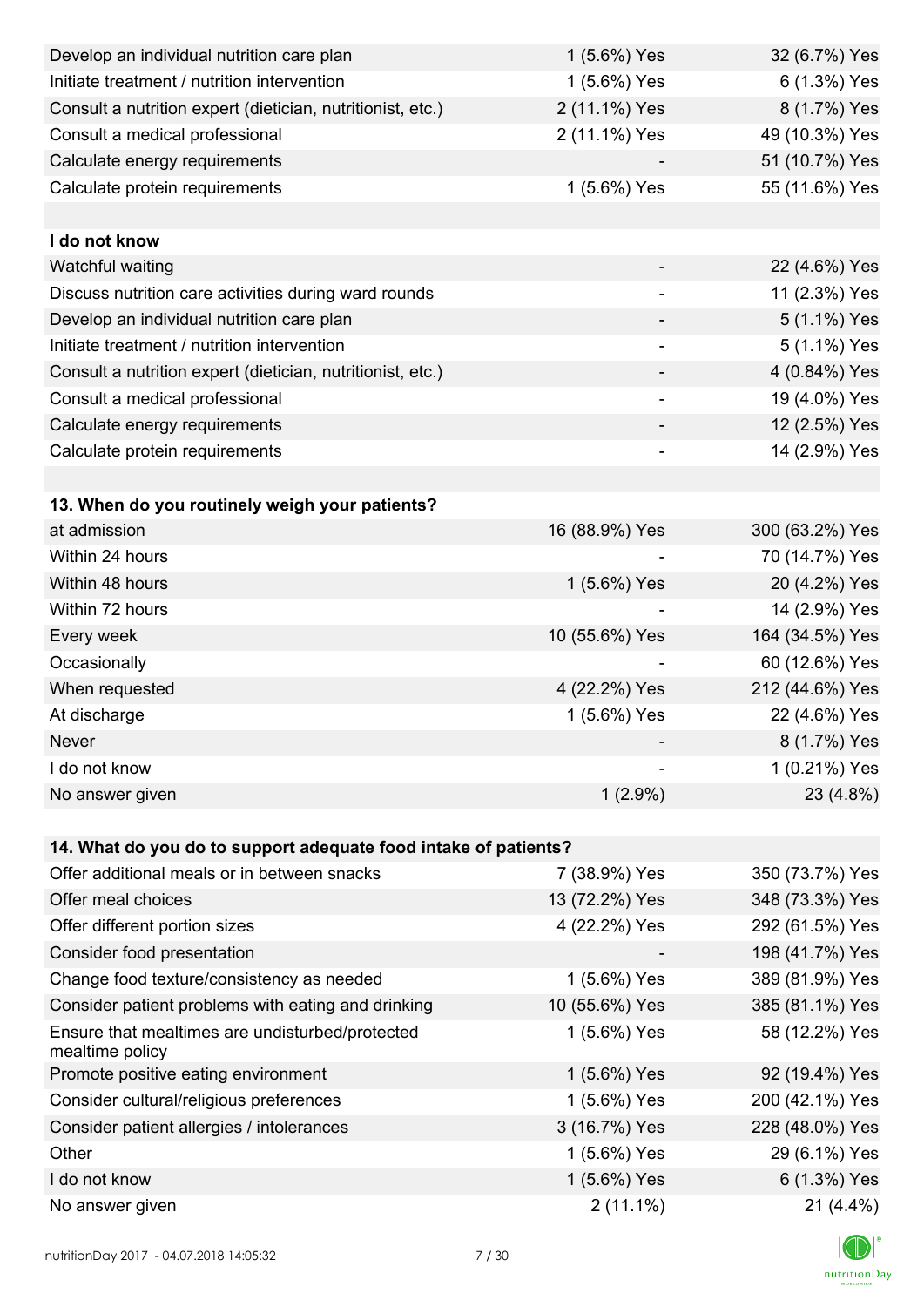| 15. Which nutrition-related standards or routine activities exist in your unit?      |                |                 |
|--------------------------------------------------------------------------------------|----------------|-----------------|
| Nutrition training is available                                                      | 15 (83.3%) Yes | 267 (56.2%) Yes |
| Reporting of nutrition related information to hospital<br>managers                   | 1 (5.6%) Yes   | 211 (44.4%) Yes |
| Quality indicators are recorded and reported to national<br>or regional level        | 1 (5.6%) Yes   | 131 (27.6%) Yes |
| Quality indicators are used for internal benchmarking                                | 7 (38.9%) Yes  | 175 (36.8%) Yes |
| Patient feedback about food and food service is collected<br>using a questionnaire   | 2 (11.1%) Yes  | 302 (63.6%) Yes |
| None                                                                                 |                | 21 (4.4%) Yes   |
| I do not know                                                                        |                | 13 (2.7%) Yes   |
| No answer given                                                                      | $2(11.1\%)$    | 37 (7.8%)       |
|                                                                                      |                |                 |
| 16. At admission what is asked and documented?                                       |                |                 |
| Change in weight                                                                     | 16 (88.9%) Yes | 373 (78.5%) Yes |
| Eating habits/difficulties                                                           | 14 (77.8%) Yes | 349 (73.5%) Yes |
| Nutrition before admission                                                           | 14 (77.8%) Yes | 271 (57.1%) Yes |
| None                                                                                 |                | 9 (1.9%) Yes    |
| I do not know                                                                        |                | 5 (1.1%) Yes    |
| No answer given                                                                      | $2(11.1\%)$    | 39 (8.2%)       |
| 17. On what forms is there a specific part about eating, nutrition or malnutrition?  |                |                 |
|                                                                                      |                |                 |
| a. Patient Record has a section for                                                  |                |                 |
| indicating if the patient is malnourished or at risk of<br>malnutrition              | 15 (83.3%) Yes | 335 (70.5%) Yes |
| nutrition treatment                                                                  | 5 (27.8%) Yes  | 280 (58.9%) Yes |
| None                                                                                 | 1 (5.6%) Yes   | 30 (6.3%) Yes   |
| I do not know                                                                        |                | 4 (0.84%) Yes   |
|                                                                                      |                |                 |
| b. Discharge Letter                                                                  |                |                 |
| summarizes nutrition treatment received during stay                                  | 6 (33.3%) Yes  | 171 (36.0%) Yes |
| makes future nutrition-related recommendations                                       | 13 (72.2%) Yes | 269 (56.6%) Yes |
| None                                                                                 | 1 (5.6%) Yes   | 56 (11.8%) Yes  |
| I do not know                                                                        | 1 (5.6%) Yes   | 26 (5.5%) Yes   |
|                                                                                      |                |                 |
| 18. Do you provide brochures about malnutrition to at<br>risk/malnourished patients? | 5 (31.3%) Yes  | 171 (44.5%) Yes |
|                                                                                      |                |                 |
| 19. Who filled in this sheet?                                                        |                |                 |
| Head staff                                                                           |                | 120 (25.3%) Yes |
| Dietician                                                                            | 1 (5.6%) Yes   | 244 (51.4%) Yes |
| <b>Nurse</b>                                                                         | 1 (5.6%) Yes   | 127 (26.7%) Yes |
| Physician                                                                            | 15 (83.3%) Yes | 74 (15.6%) Yes  |
| Administrative staff                                                                 |                | 4 (0.84%) Yes   |

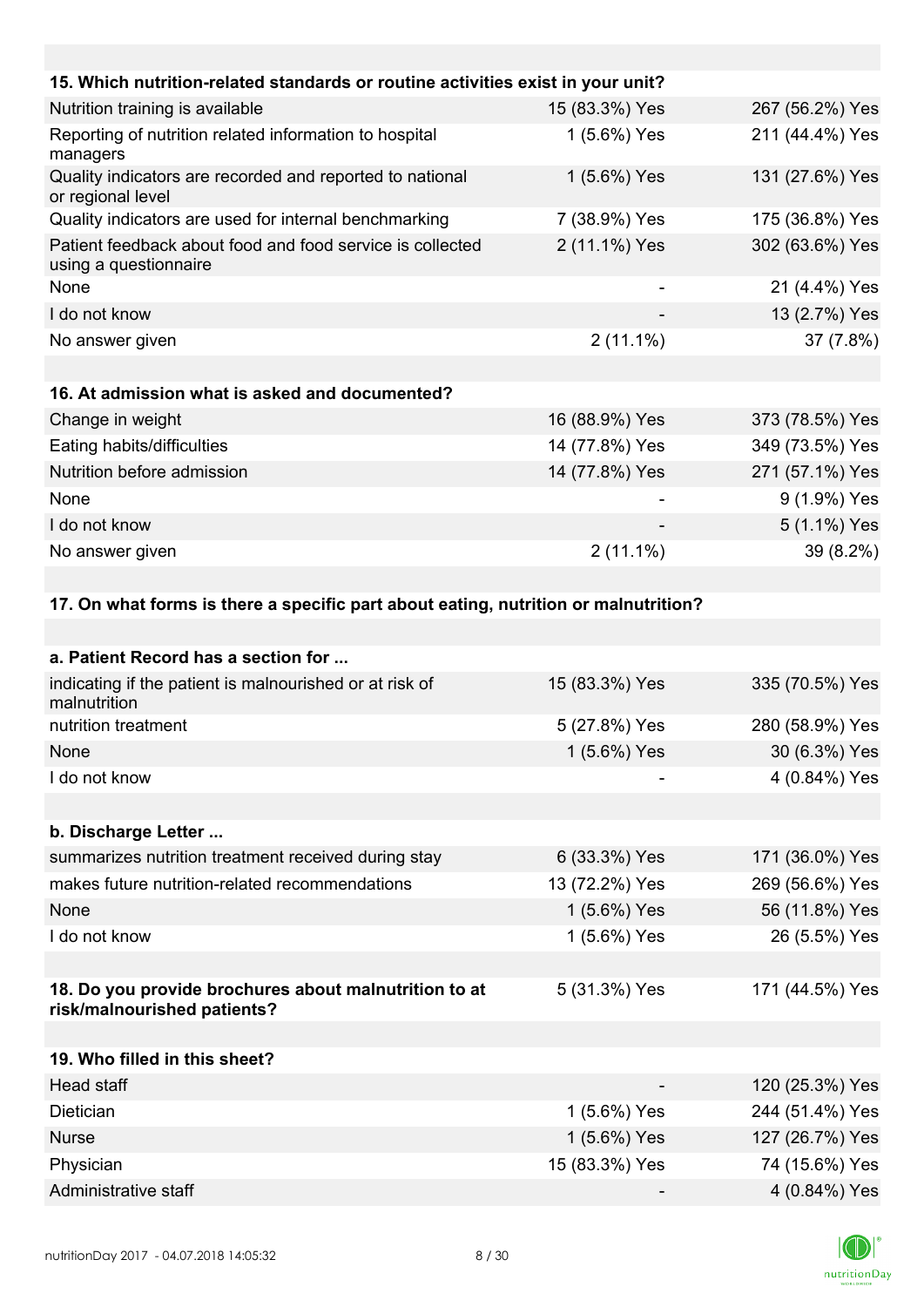| Other         | -                        | 8 (1.7%) Yes             |
|---------------|--------------------------|--------------------------|
| None          | $\overline{\phantom{0}}$ | $\overline{\phantom{0}}$ |
| I do not know | $\overline{\phantom{0}}$ | 3 (0.63%) Yes            |

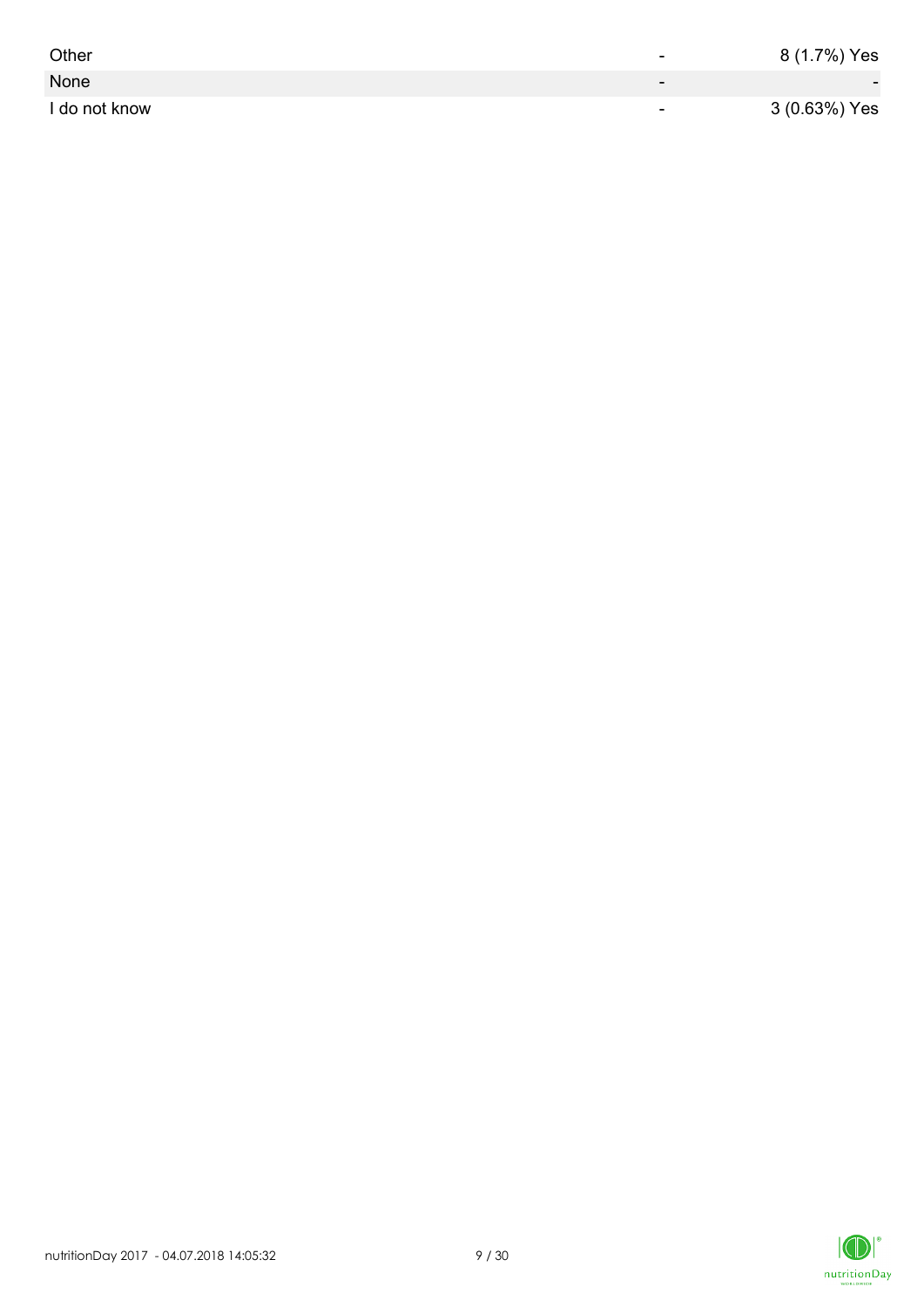|                                                                                         | <b>YOUR RESULTS</b>      | <b>REFERENCE RESULTS</b> |
|-----------------------------------------------------------------------------------------|--------------------------|--------------------------|
|                                                                                         |                          |                          |
| Total                                                                                   | 698                      | 9133                     |
| Age                                                                                     | 61 [48-69]               | 67 [53-78]               |
| Female                                                                                  | 293 (42.0%)              | 4630 (50.7%)             |
| Weight                                                                                  | 64.9±11.9                | 68.8±18.8                |
| Height                                                                                  | 166±8                    | 164±10                   |
| <b>BMI</b>                                                                              | $23.5 \pm 3.8$           | $25.4 \pm 6.0$           |
| 1. This hospital admission was                                                          |                          |                          |
| planned                                                                                 | 477 (68.3%)              | 3186 (34.9%)             |
| an emergency                                                                            | 90 (12.9%)               | 5234 (57.3%)             |
| I do not know                                                                           | 131 (18.8%)              | 713 (7.8%)               |
| No answer given                                                                         |                          |                          |
| 2a. Diagnosis at admission                                                              |                          |                          |
| 0100 Infectious and parasitic diseases                                                  | 2(0.29%)                 | 833 (9.1%)               |
| 0200 Neoplasms                                                                          | 165 (23.6%)              | 1451 (15.9%)             |
| 0300 Blood and bloodforming organs and the immune<br>mechanism                          | $22(3.2\%)$              | 612 (6.7%)               |
| 0400 Endocrine, nutritional and metabolic diseases                                      | 110 (15.8%)              | 1103 (12.1%)             |
| 0500 Mental health                                                                      | 4(0.57%)                 | 340 (3.7%)               |
| 0600 Nervous system                                                                     | 56 (8.0%)                | 795 (8.7%)               |
| 0700 Eye and adnexa                                                                     | $8(1.1\%)$               | 134 (1.5%)               |
| 0800 Ear and mastoid process                                                            | 3(0.43%)                 | 71 (0.78%)               |
| 0900 Circulatory system                                                                 | 145 (20.8%)              | 1817 (19.9%)             |
| 1000 Respiratory system                                                                 | 53 (7.6%)                | 1407 (15.4%)             |
| 1100 Digestive system                                                                   | 444 (63.6%)              | 2255 (24.7%)             |
| 1200 Skin and subcutaneous tissue                                                       | 13 (1.9%)                | 444 (4.9%)               |
| 1300 Musculoskeletal system and connective tissue                                       | 50 (7.2%)                | 1332 (14.6%)             |
| 1400 Genitourinary system                                                               | 52 (7.4%)                | 847 (9.3%)               |
| 1500 Pregnancy, childbirth and the puerperium                                           | 2(0.29%)                 | 126 (1.4%)               |
| 1600 Conditions originating in the perinatal period                                     |                          | 22 (0.24%)               |
| 1700 Congenital/chromosomal abnormalities                                               | $\overline{\phantom{a}}$ | $9(0.10\%)$              |
| 1800 Symptoms, signs, abnormal clinical/lab findings                                    | 5(0.72%)                 | 410 (4.5%)               |
| 1900 Injury, poisoning                                                                  | 2(0.29%)                 | 291 (3.2%)               |
| 2000 External causes of morbidity and mortality (e.g.<br>transport accidents, assaults) | 2(0.29%)                 | 173 (1.9%)               |
| 2100 Factors influencing health status and contact with<br>health services              | $8(1.1\%)$               | 214 (2.3%)               |
| No answer given                                                                         |                          |                          |
|                                                                                         |                          |                          |
| 3. Which conditions/comorbidities does this patient have?                               |                          |                          |
| Cardiac insufficiency                                                                   | 108 (15.7%)              | 1665 (22.5%)             |

 $\Box$ nutritionDay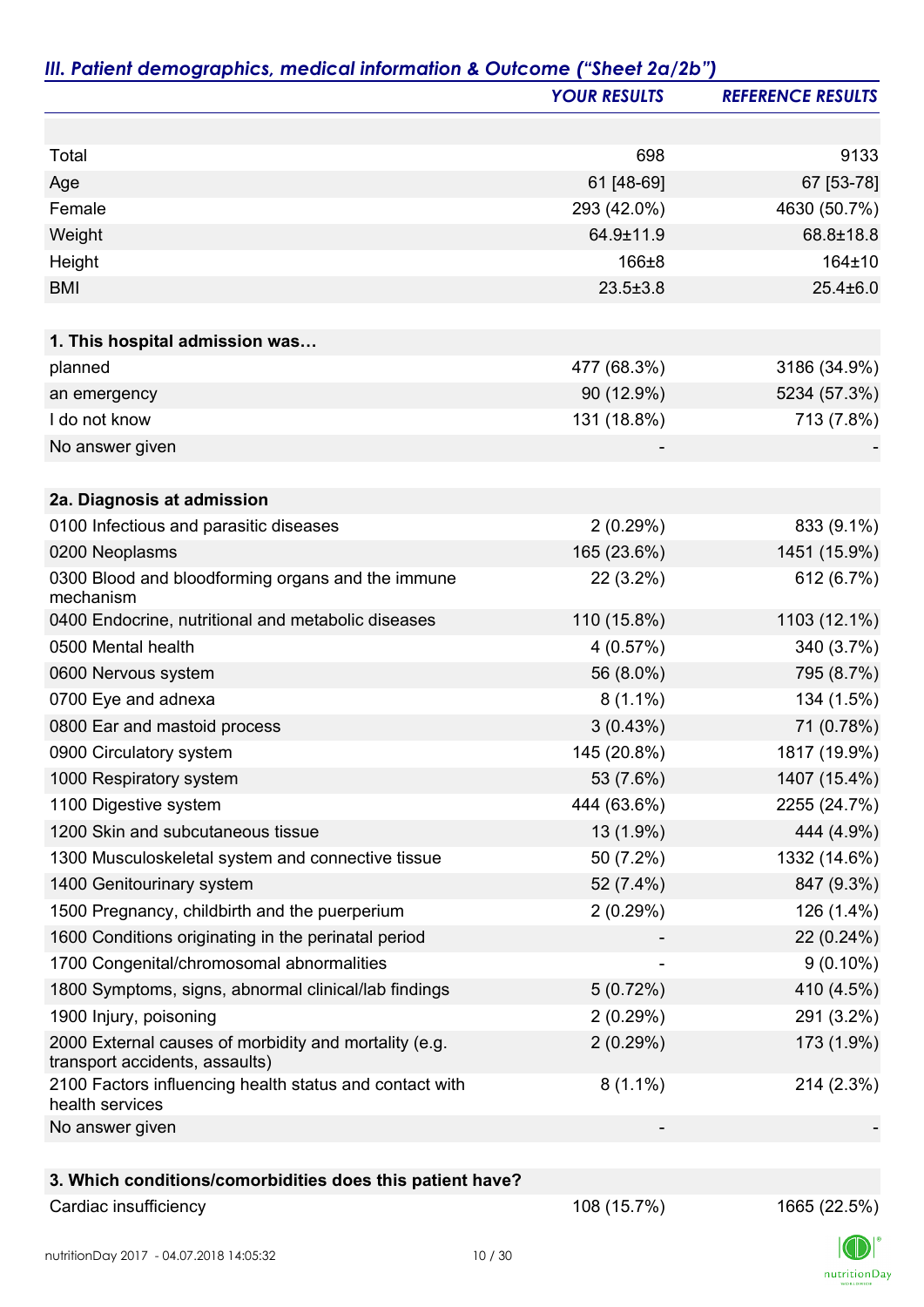| Myocardial infarction                                | 19 (2.8%)   | 418 (5.9%)   |
|------------------------------------------------------|-------------|--------------|
| Chronic lung disease                                 | 41 (6.0%)   | 1118 (15.3%) |
| Cerebral vascular disease                            | 67 (9.8%)   | 768 (10.7%)  |
| Peripheral vascular disease                          | 102 (14.9%) | 888 (12.3%)  |
| Chronic liver disease                                | 54 (7.9%)   | 457 (6.4%)   |
| Chronic kidney disease                               | 24 (3.5%)   | 853 (11.8%)  |
| <b>Diabetes</b>                                      | 102 (14.9%) | 1983 (26.8%) |
| Cancer                                               | 124 (18.1%) | 1815 (24.8%) |
| Infection                                            | 48 (7.0%)   | 1166 (16.0%) |
| Dementia                                             | 2(0.29%)    | 398 (5.6%)   |
| Major depressive disorder                            |             | 390 (5.5%)   |
| Other chronic mental disorder                        | $3(0.44\%)$ | 387 (5.5%)   |
| Other chronic disease                                | 87 (12.8%)  | 2029 (27.4%) |
| None                                                 | 243 (34.8%) | 1421 (15.6%) |
|                                                      |             |              |
| 4a. Previous operation during this hospital stay     |             |              |
| Yes, planned                                         | 199 (28.5%) | 1796 (19.7%) |
| Yes, acute                                           | 23 (3.3%)   | 561 (6.1%)   |
| <b>No</b>                                            | 437 (62.6%) | 6420 (70.3%) |
| I do not know                                        |             | 130 (1.4%)   |
| Missing                                              | 39 (5.6%)   | 226 (2.5%)   |
|                                                      |             |              |
| Days since operation                                 | $3[2-7]$    | 4 [1-13]     |
|                                                      |             |              |
| 4b. Planned operation during this hospital stay      |             |              |
| Yes, today or tomorrow                               | 60 (8.6%)   | 766 (8.4%)   |
| Yes, later                                           | 74 (10.6%)  | 536 (5.9%)   |
| No                                                   | 394 (56.4%) | 6795 (74.4%) |
| I do not know                                        | 21 (3.0%)   | 417 (4.6%)   |
| Missing                                              | 149 (21.3%) | 619 (6.8%)   |
|                                                      |             |              |
| 5. Previous ICU admission during this hospital stay? | 21 (3.0%)   | 982 (10.8%)  |
| (Yes)                                                |             |              |
|                                                      |             |              |
| 6. Is this patient terminally ill?                   | 28 (4.0%)   | 660 (7.2%)   |
|                                                      |             |              |
| 7. Fluid status                                      |             |              |
| Normal                                               | 593 (85.0%) | 7154 (78.3%) |
| Overloaded                                           | 2(0.29%)    | 518 (5.7%)   |
| Dehydrated                                           | 5(0.72%)    | 475 (5.2%)   |
| I do not know                                        | 98 (14.0%)  | 986 (10.8%)  |
| Missing                                              |             |              |
|                                                      |             |              |
| 8. Number of different medications planned           |             |              |
| Oral                                                 | $2[0-3]$    | $5[2-8]$     |
|                                                      |             | $\ln$        |
|                                                      |             |              |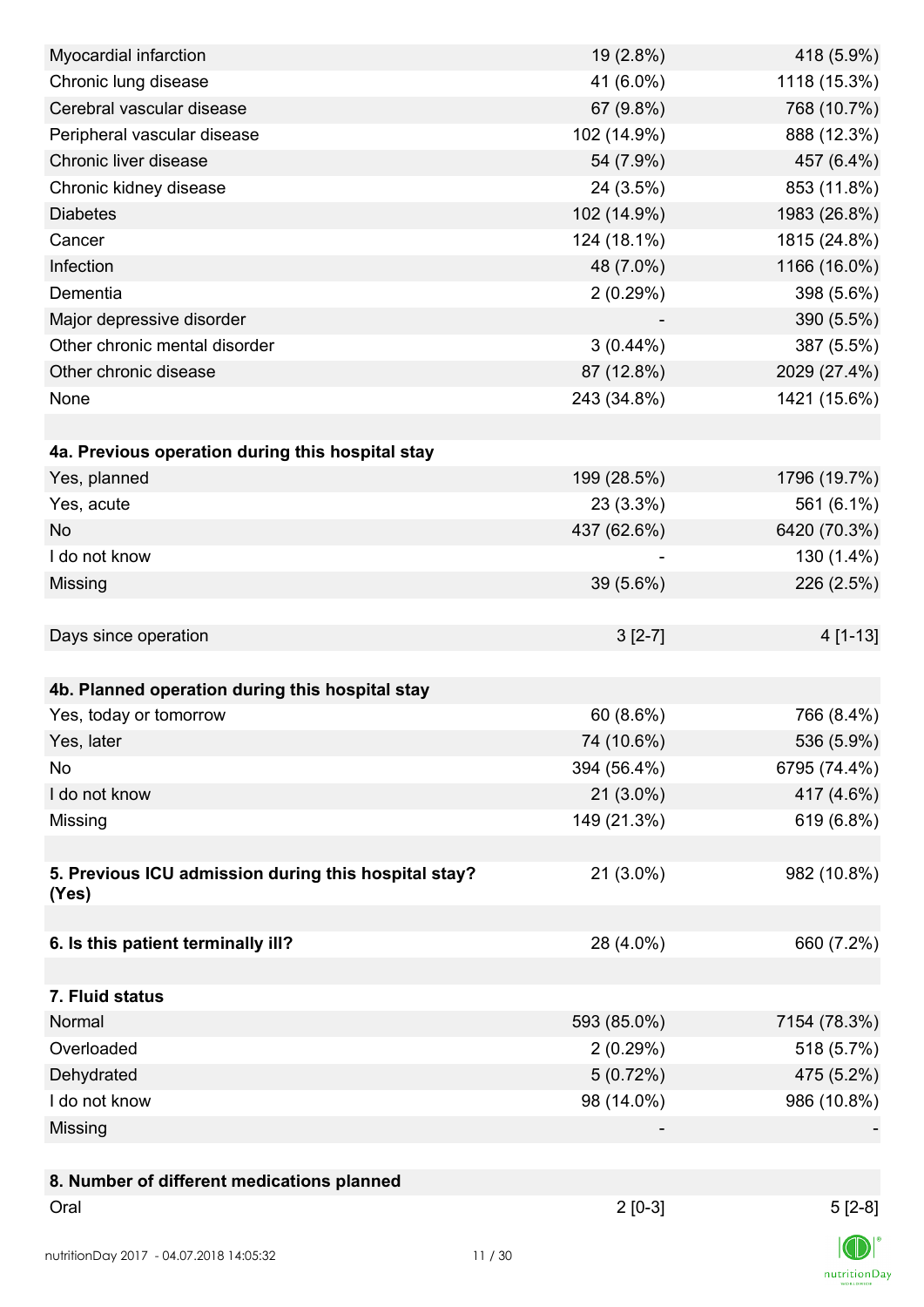| Other                                                                                    | $3[1-5]$    | $2[1-4]$     |
|------------------------------------------------------------------------------------------|-------------|--------------|
|                                                                                          |             |              |
| 9. Was this patient identified as malnourished or at risk of malnutrition?               |             |              |
| Malnourished                                                                             | 60(8.6%)    | 914 (10.0%)  |
| At risk                                                                                  | 95 (13.6%)  | 1610 (17.6%) |
| No                                                                                       | 435 (62.3%) | 5843 (64.0%) |
| I do not know                                                                            | 108 (15.5%) | 766 (8.4%)   |
| Missing                                                                                  |             |              |
|                                                                                          |             |              |
| 10. IV Fluids                                                                            |             |              |
| Electrolyte solution (NaCl, Ringers lactate, etc)                                        | 458 (65.6%) | 3595 (39.4%) |
| 5% Glucose solution                                                                      | 278 (39.8%) | 877 (9.6%)   |
|                                                                                          |             |              |
| 11. Number of ONS drinks planned                                                         | $0 [0-0]$   | $0[0-0]$     |
|                                                                                          |             |              |
| 12. Nutrition intake                                                                     |             |              |
| Regular hospital food                                                                    | 433 (62.0%) | 5097 (55.8%) |
| Fortified/enriched hospital food                                                         | 27 (3.9%)   | 801 (8.8%)   |
| Protein/energy supplement (e.g. ONS drinks)                                              | 70 (10.0%)  | 1073 (11.7%) |
| <b>Enteral nutrition</b>                                                                 | 71 (10.2%)  | 495 (5.4%)   |
| <b>Parenteral nutrition</b>                                                              | 138 (19.8%) | 485 (5.3%)   |
| Special diet                                                                             | 39 (5.6%)   | 3173 (34.7%) |
| None                                                                                     | 88 (12.6%)  | 506 (5.5%)   |
|                                                                                          |             |              |
| 13a. All lines and Tubes                                                                 |             |              |
| <b>Central Venous</b>                                                                    | 109 (15.6%) | 752 (8.2%)   |
| Peripheral venous access                                                                 | 411 (58.9%) | 4362 (47.8%) |
| Nasogastric                                                                              | 24 (3.4%)   | 269 (2.9%)   |
| Nasojejunal                                                                              | $15(2.1\%)$ | 38 (0.42%)   |
| Nasoduadenal                                                                             | 4(0.57%)    | 22 (0.24%)   |
| Enterostoma                                                                              | $10(1.4\%)$ | 46 (0.50%)   |
| Percutaneous endoscopy/surgical gastrostomy                                              | 3(0.43%)    | 71 (0.78%)   |
| Percutaneous endoscopy/surgical jejunostomy                                              | 5(0.72%)    | 29 (0.32%)   |
| None                                                                                     | 178 (25.5%) | 4024 (44.1%) |
|                                                                                          |             |              |
| 13b. Were there complications with nutrition related lines<br>and tubes since admission? |             |              |
| Yes, previously                                                                          | 13 (1.9%)   | 93 (1.0%)    |
| Yes, ongoing                                                                             | $7(1.0\%)$  | 80 (0.88%)   |
| No                                                                                       | 539 (77.2%) | 7577 (83.0%) |
| I do not know                                                                            | 78 (11.2%)  | 871 (9.5%)   |
| Missing                                                                                  | 61 (8.7%)   | 512 (5.6%)   |
|                                                                                          |             |              |

# **14. Please indicate if any of the following was done for this patient since admission**

| Energy requirements were determined | 334 (47.9%) |
|-------------------------------------|-------------|
|-------------------------------------|-------------|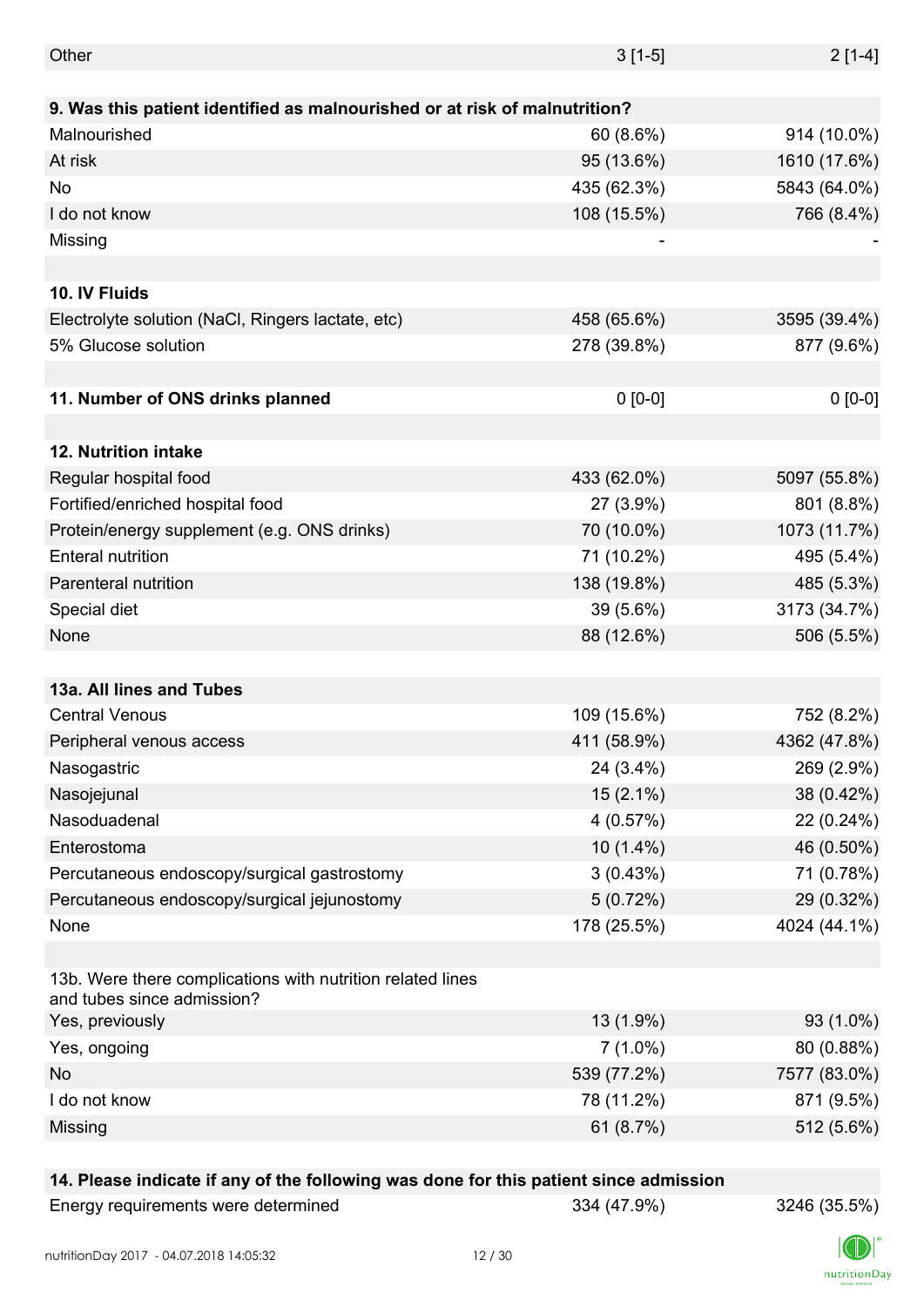| Protein requirements were determined                     | 293 (42.0%) | 2888 (31.6%) |
|----------------------------------------------------------|-------------|--------------|
| Food/Nutrition intake was recorded in the patient record | 166 (23.8%) | 4124 (45.2%) |
| Nutrition treatment plan was developed                   | 151 (21.6%) | 3183 (34.9%) |
| Nutrition expert was consulted                           | 98 (14.0%)  | 3050 (33.4%) |
| Malnutrition status is recorded in the patient record    | 139 (19.9%) | 2529 (27.7%) |
| None                                                     |             |              |
|                                                          |             |              |
| 15a. Energy goal                                         |             |              |
| $< 500$ kcal                                             | 52 (7.4%)   | 335 (3.7%)   |
| 500-999 kcal                                             | $8(1.1\%)$  | 109 (1.2%)   |
| 1000-1499 kcal                                           | 159 (22.8%) | 957 (10.5%)  |
| 1500-1999 kcal                                           | 274 (39.3%) | 2729 (29.9%) |
| >=2000 kcal                                              | 27 (3.9%)   | 993 (10.9%)  |
| Not determined                                           | 59 (8.5%)   | 3222 (35.3%) |
| I do not know                                            | 119 (17.0%) | 752 (8.2%)   |
| Missing                                                  |             | 36 (0.39%)   |
|                                                          |             |              |
| 15b. Energy intake                                       |             |              |
| $< 500$ kcal                                             | 85 (12.2%)  | 615 (6.7%)   |
| 500-999 kcal                                             | 33 (4.7%)   | 525 (5.7%)   |
| 1000-1499 kcal                                           | 184 (26.4%) | 1192 (13.1%) |
| 1500-1999 kcal                                           | 202 (28.9%) | 2032 (22.2%) |
| >=2000 kcal                                              | 18 (2.6%)   | 597 (6.5%)   |
| Not determined                                           | 37 (5.3%)   | 2998 (32.8%) |
| I do not know                                            | 139 (19.9%) | 1122 (12.3%) |
| Missing                                                  |             | 52 (0.57%)   |
|                                                          |             |              |
| 16. Since admission, this patient's health status has    |             |              |
| Improved                                                 | 336 (48.1%) | 4626 (50.7%) |
| Deteriorated                                             | 14 (2.0%)   | 514 (5.6%)   |
| Remained the same                                        | 232 (33.2%) | 2506 (27.4%) |
| This patient has just been admitted                      | 69 (9.9%)   | 574 (6.3%)   |
| I do not know                                            | 47 (6.7%)   | 913 (10.0%)  |
| Missing                                                  |             |              |
|                                                          |             |              |
| Length of hospital stay (days)                           | 13 [8-21]   | 12 [6-24]    |
|                                                          |             |              |
| <b>Outcome Code</b>                                      |             |              |
| 1= Still in the hospital                                 | 27 (3.9%)   | 796 (8.7%)   |
| 2= Transferred to another hospital                       | 13 (1.9%)   | 219 (2.4%)   |
| 3= Transferred to long term care                         |             | 373 (4.1%)   |
| 4= Rehabilitation                                        | 42 (6.0%)   | 500 (5.5%)   |
| 5= Discharged home                                       | 596 (85.4%) | 6731 (73.7%) |
| 6 = Death                                                | 3(0.43%)    | 283 (3.1%)   |

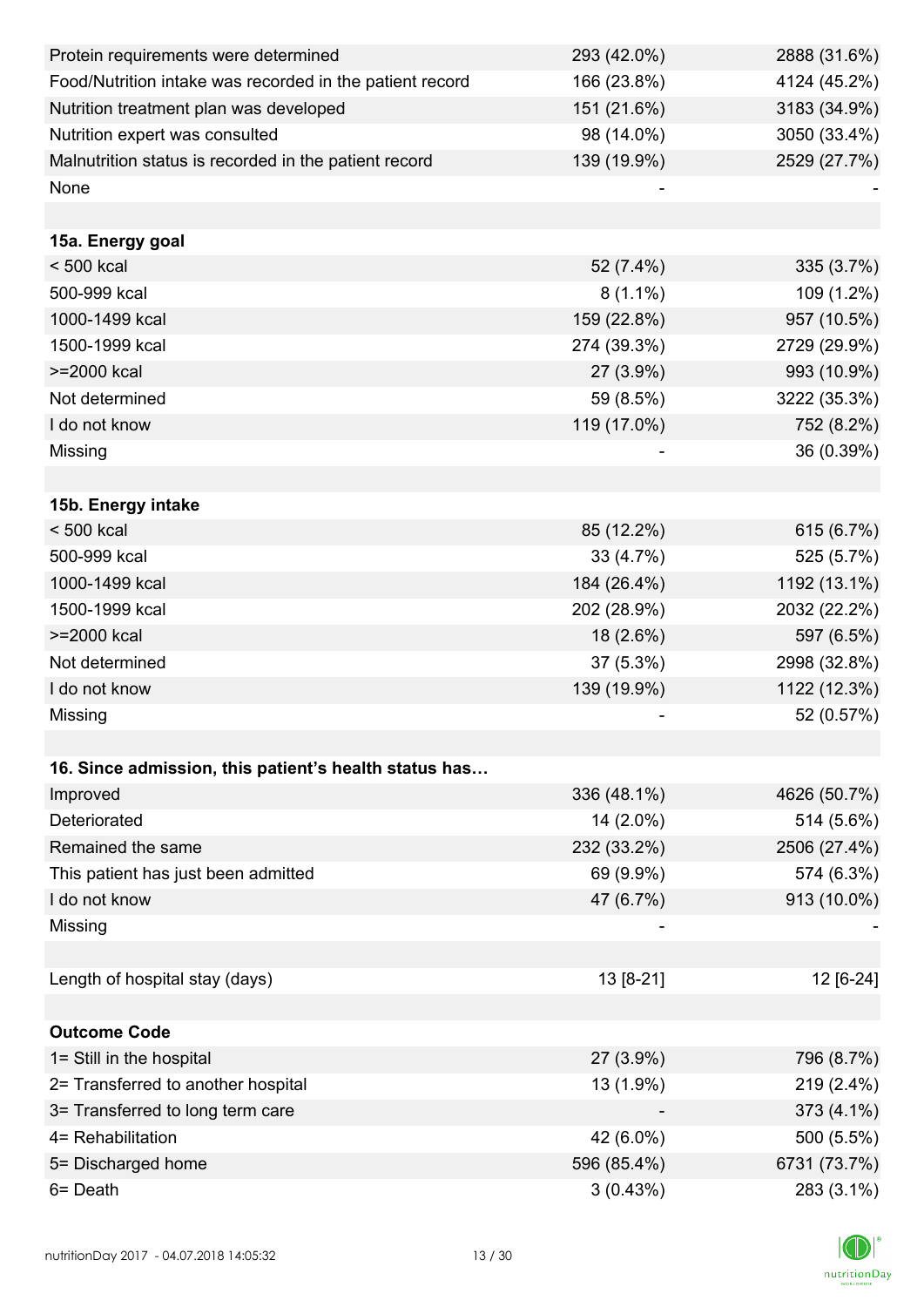| $7 =$ Others                         | 3(0.43%)    | 175 (1.9%)   |
|--------------------------------------|-------------|--------------|
| Missing                              | 14 (2.0%)   | 56 (0.61%)   |
|                                      |             |              |
| Readmitted since ND                  |             |              |
| $1 = No$                             | 599 (91.6%) | 6273 (77.4%) |
| 2= Yes, same hospital planned        | $32(4.9\%)$ | 483 (6.0%)   |
| 3= Yes, same hospital unplanned      | $9(1.4\%)$  | 471 (5.8%)   |
| 4= Yes, different hospital planned   | $4(0.61\%)$ | 45 (0.56%)   |
| 5= Yes, different hospital unplanned | $4(0.61\%)$ | 45 (0.56%)   |
| 6= Unknown                           |             | 366 (4.5%)   |
| Missing                              | $2(0.31\%)$ | 428 (5.3%)   |

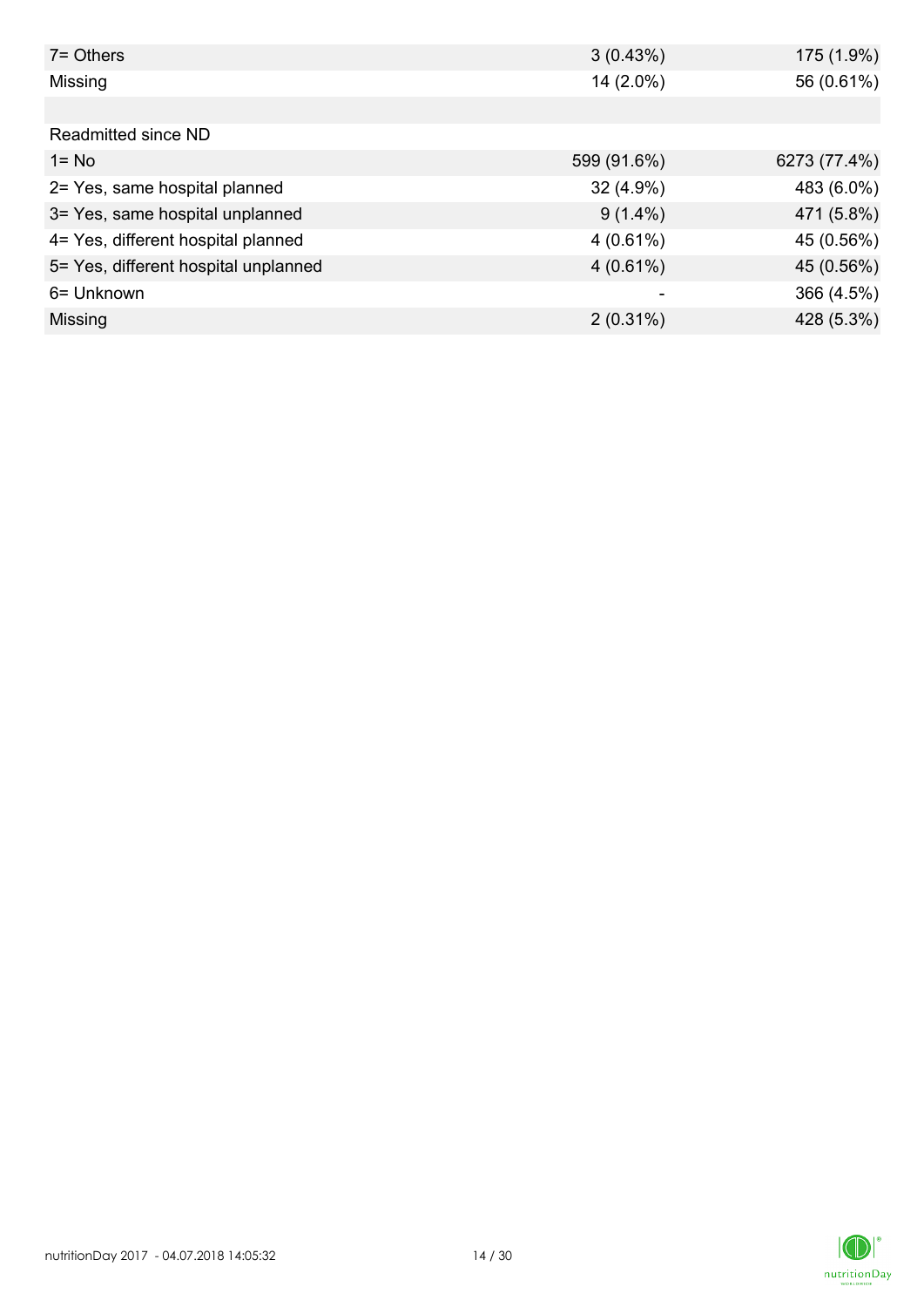|                                                                                      | <b>YOUR RESULTS</b> | <b>REFERENCE RESULTS</b> |
|--------------------------------------------------------------------------------------|---------------------|--------------------------|
|                                                                                      |                     |                          |
| 1. What are your typical dietary habits?                                             |                     |                          |
| No special dietary habits                                                            | 562 (85.2%)         | 6102 (69.3%)             |
| I am vegetarian                                                                      | 30(4.5%)            | 153 (1.7%)               |
| I adhee to a vegan diet                                                              | $17(2.6\%)$         | 53 (0.60%)               |
| I eat gluten-free diet                                                               | $2(0.30\%)$         | 78 (0.89%)               |
| I avoid added sugars                                                                 | 57 (8.6%)           | 1353 (15.4%)             |
| I avoid carbohydrates                                                                | 12 (1.8%)           | 515 (5.9%)               |
| I eat a low fat-diet                                                                 | 25 (3.8%)           | 1034 (11.8%)             |
| I am lactose intolerant                                                              | $6(0.91\%)$         | 343 (3.9%)               |
| Other special diet due to intolerances/allergies                                     | $4(0.61\%)$         | 179 (2.0%)               |
| Other                                                                                | 12 (1.8%)           | 617 (7.0%)               |
| No answer given                                                                      | 5(0.76%)            | 217 (2.5%)               |
|                                                                                      |                     |                          |
| 2. Where did you live before your current hospital admission?                        |                     |                          |
| At home                                                                              | 584 (88.5%)         | 7771 (88.3%)             |
| In a nursing home or other live-in facility                                          | 5(0.76%)            | 295 (3.4%)               |
| I was transferred from another hospital                                              | 62 (9.4%)           | 456 (5.2%)               |
| Other                                                                                | $8(1.2\%)$          | 147 (1.7%)               |
| Missing                                                                              | 1(0.15%)            | 131 (1.5%)               |
|                                                                                      |                     |                          |
| 3. In general, are you able to walk?                                                 |                     |                          |
| Yes                                                                                  | 592 (89.7%)         | 5599 (63.6%)             |
| Yes, with someone's help                                                             | 23 (3.5%)           | 963 (10.9%)              |
| Yes, independently using a cane, walker, or crutches                                 | $16(2.4\%)$         | 1142 (13.0%)             |
| No, I have a wheelchair                                                              | 5(0.76%)            | 383 (4.4%)               |
| No, I am bedridden                                                                   | 13 (2.0%)           | 579 (6.6%)               |
| Missing                                                                              | 11(1.7%)            | 134 (1.5%)               |
|                                                                                      |                     |                          |
| 4. In general, how would you say your health is?                                     |                     |                          |
| Very good                                                                            | 53 (8.0%)           | 633 (7.2%)               |
| Good                                                                                 | 252 (38.2%)         | 3217 (36.6%)             |
| Fair                                                                                 | 279 (42.3%)         | 3329 (37.8%)             |
| Poor                                                                                 | 62 (9.4%)           | 1202 (13.7%)             |
| Very poor                                                                            | $7(1.1\%)$          | 268 (3.0%)               |
| Missing                                                                              | $7(1.1\%)$          | 151 (1.7%)               |
|                                                                                      |                     |                          |
| 5. Over the last 12 months prior to your current hospital admission approximately    |                     |                          |
| how many times have you seen a doctor?                                               | $2[1-4]$            | $4[2-10]$                |
| how many times have you been admitted to the<br>hospital (Emergency room, any ward)? | $1[0-2]$            | $1[0-2]$                 |
| how many nights in total have you spent in hospital?                                 | 7 [0-20]            | $5[0-15]$                |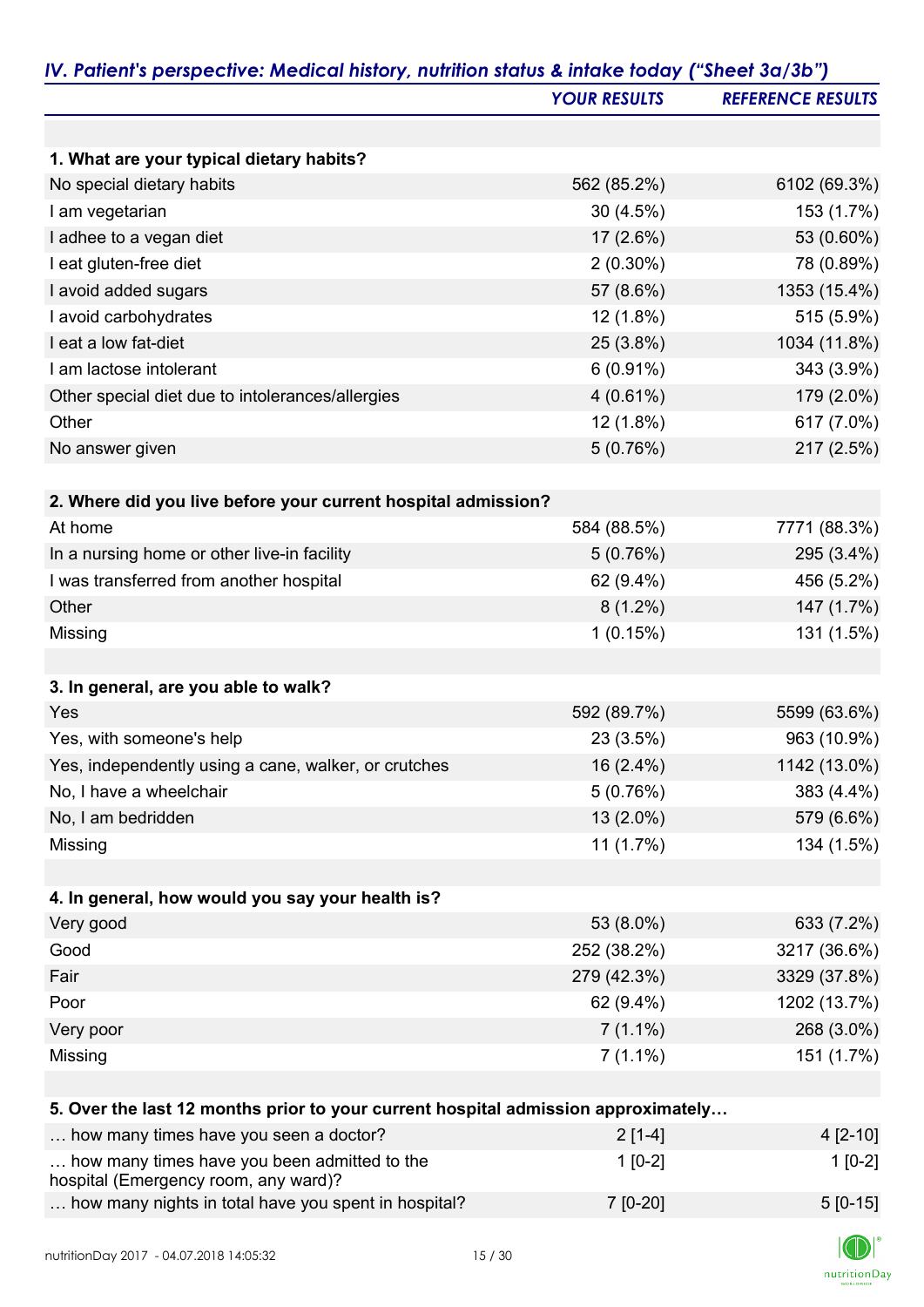| 6. How many different medications do you take routinely each day (prior to hospitalisation)? |              |
|----------------------------------------------------------------------------------------------|--------------|
| $1 - 2$<br>210 (31.8%)                                                                       | 1694 (19.3%) |
| $3 - 5$<br>163 (24.7%)                                                                       | 2352 (26.7%) |
| More than 5<br>53 (8.0%)                                                                     | 2722 (30.9%) |
| None<br>190 (28.8%)                                                                          | 1418 (16.1%) |
| I do not know<br>41 (6.2%)                                                                   | 449 (5.1%)   |
| 3(0.45%)<br>Missing                                                                          | 165 (1.9%)   |
|                                                                                              |              |
| 7. Do you have health insurance?                                                             |              |
| 44 (6.7%)<br>Yes, private insurance only                                                     | 1319 (15.0%) |
| Yes, public insurance only<br>470 (71.2%)                                                    | 4350 (49.4%) |
| Yes, both<br>48 (7.3%)                                                                       | 1115 (12.7%) |
| 56 (8.5%)<br>None                                                                            | 1177 (13.4%) |
| 31 (4.7%)<br>I prefer not to answer                                                          | 510 (5.8%)   |
| 11(1.7%)<br>Missing                                                                          | 329 (3.7%)   |
|                                                                                              |              |
| 65 [60-75]<br>8. What was your weight 5 years ago?                                           | 70 [60-83]   |
| 137 (20.8%)<br>I do not know                                                                 | 2377 (27.0%) |
|                                                                                              |              |
| 9a. Have you lost weight within the last 3 months?                                           |              |
| Yes, intentionally<br>143 (21.7%)                                                            | 827 (9.4%)   |
| 102 (15.5%)<br>Yes, unintentionally                                                          | 3324 (37.8%) |
| No, my weight stayed the same<br>319 (48.3%)                                                 | 2582 (29.3%) |
| No, I gained weight<br>49 (7.4%)                                                             | 951 (10.8%)  |
| I do not know<br>36 (5.5%)                                                                   | 907 (10.3%)  |
| Missing<br>11(1.7%)                                                                          | 209 (2.4%)   |
|                                                                                              |              |
| 9b. If yes, how many kg did you lose?<br>$5[3-10]$                                           | $6[3-10]$    |
| 27 (11.0%)<br>I do not know                                                                  | 701 (16.9%)  |
|                                                                                              |              |
| 10. Did you know about your hospitalisation two days<br>456 (74.0%)                          | 3271 (39.2%) |
| before admission? (Yes)                                                                      |              |
| 11. Please indicate if you                                                                   |              |
| 558 (85.8%)<br>were weighed at admission                                                     | 4927 (56.7%) |
| 288 (45.2%)<br>were informed about your nutrition status                                     | 2797 (32.5%) |
| were informed about nutrition care options<br>224 (35.2%)                                    | 2491 (29.0%) |
| 141 (22.3%)<br>received special nutrition care                                               | 2357 (27.5%) |
|                                                                                              |              |
| 12. How well have you eaten in the week before you were admitted to the hospital?            |              |
| More than normal<br>19 (2.9%)                                                                | 388 (4.4%)   |
| 451 (68.9%)<br>Normal                                                                        | 5401 (61.8%) |
| About 3/4 of normal<br>55 (8.4%)                                                             | 844 (9.7%)   |

| 844 (9.7%)   | 55 (8.4%)   | About 3/4 of normal  |
|--------------|-------------|----------------------|
| 1065 (12.2%) | $60(9.2\%)$ | About half of normal |
| $\sqrt{2}$   |             |                      |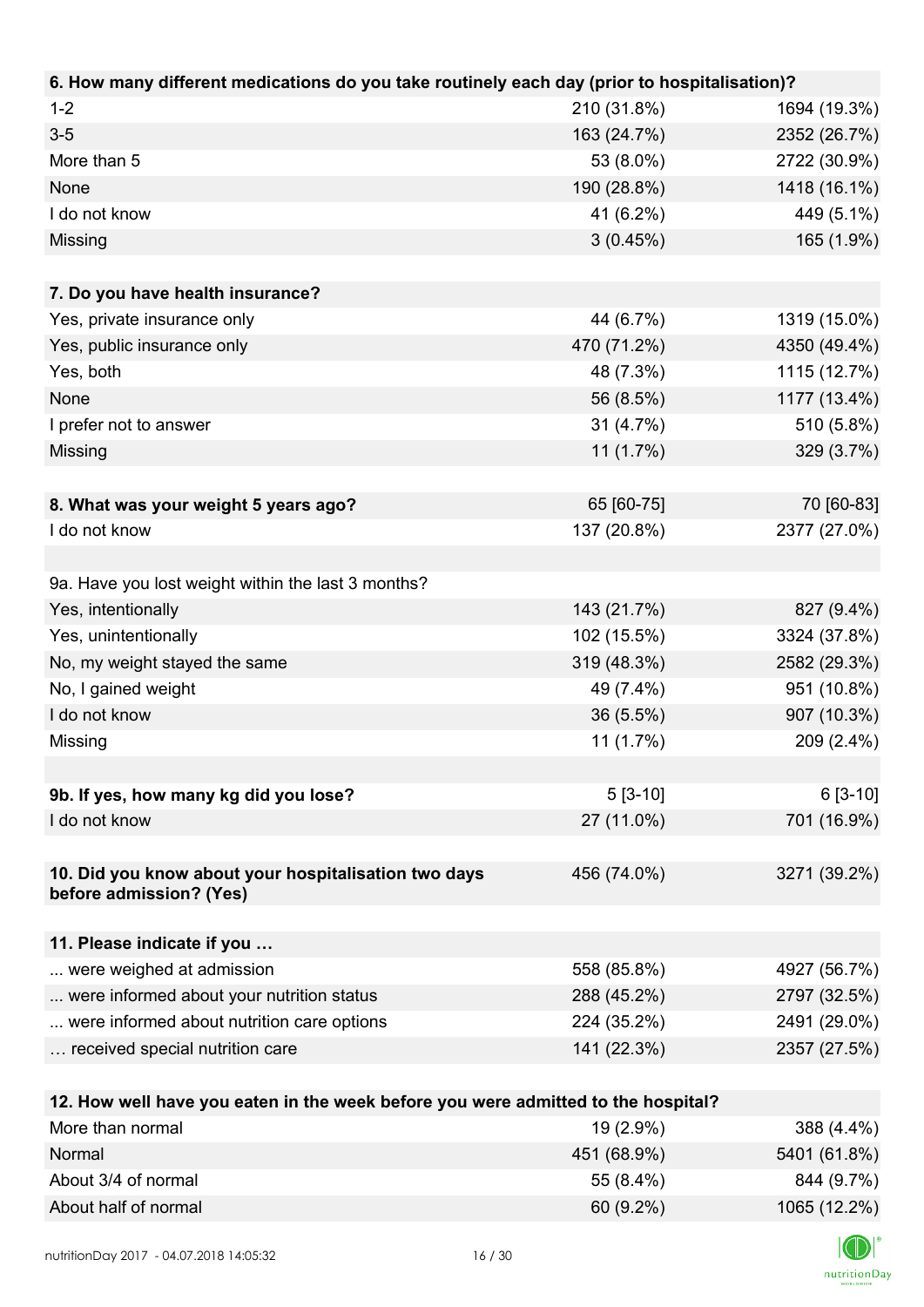| About a quarter to nearly nothing                                              | 59 (9.0%)                | 791 (9.0%)                                                                                                                         |
|--------------------------------------------------------------------------------|--------------------------|------------------------------------------------------------------------------------------------------------------------------------|
| I do not know                                                                  | $7(1.1\%)$               | 88 (1.0%)                                                                                                                          |
| Missing                                                                        | $4(0.61\%)$              | 167 (1.9%)                                                                                                                         |
|                                                                                |                          |                                                                                                                                    |
| 13. In general, how satisfied are you with the food at the hospital?           |                          |                                                                                                                                    |
| Very satisfied                                                                 | 76 (11.6%)               | 2368 (27.1%)                                                                                                                       |
| Somewhat satisfied                                                             | 179 (27.3%)              | 2629 (30.1%)                                                                                                                       |
| <b>Neutral</b>                                                                 | 164 (25.0%)              | 1752 (20.0%)                                                                                                                       |
| <b>Dissatisfied</b>                                                            | 40 (6.1%)                | 691 (7.9%)                                                                                                                         |
| Very dissatisfied                                                              | 12 (1.8%)                | 261 (3.0%)                                                                                                                         |
| I do not know                                                                  | 171 (26.1%)              | 726 (8.3%)                                                                                                                         |
| Missing                                                                        | 13 (2.0%)                | 317 (3.6%)                                                                                                                         |
|                                                                                |                          |                                                                                                                                    |
| 14. Did you get any help with eating TODAY?                                    |                          |                                                                                                                                    |
| Yes, from family or friends                                                    | 91 (13.9%)               | 978 (11.2%)                                                                                                                        |
| Yes, from hospital staff                                                       | 16 (2.4%)                | 581 (6.6%)                                                                                                                         |
| No                                                                             | 520 (79.4%)              | 6652 (76.1%)                                                                                                                       |
| I do not know                                                                  | 11(1.7%)                 | 113 (1.3%)                                                                                                                         |
| Missing                                                                        | 17 (2.6%)                | 420 (4.8%)                                                                                                                         |
|                                                                                |                          |                                                                                                                                    |
| 15. Were you able to eat without interruption TODAY?<br>(Yes)                  | 416 (66.7%)              | 6110 (74.6%)                                                                                                                       |
|                                                                                |                          |                                                                                                                                    |
|                                                                                |                          |                                                                                                                                    |
| 16a. Please indicate how much hospital food you ate for lunch or dinner TODAY: |                          |                                                                                                                                    |
| About all                                                                      | 198 (30.2%)              |                                                                                                                                    |
| 1/2                                                                            | 117 (17.9%)              |                                                                                                                                    |
| 1/4                                                                            | 77 (11.8%)               | 1064 (12.2%)                                                                                                                       |
| Nothing                                                                        | 214 (32.7%)              |                                                                                                                                    |
| Missing                                                                        | 49 (7.5%)                |                                                                                                                                    |
|                                                                                |                          |                                                                                                                                    |
| 16b. The portion size of the meal I ordered TODAY was                          |                          |                                                                                                                                    |
| Standard                                                                       | 290 (44.3%)              |                                                                                                                                    |
| Smaller                                                                        | 119 (18.2%)              | 811 (9.3%)                                                                                                                         |
| Larger                                                                         | 24 (3.7%)                |                                                                                                                                    |
| I do not know                                                                  | 151 (23.1%)              | 884 (10.1%)                                                                                                                        |
| Missing                                                                        | 71 (10.8%)               | 1094 (12.5%)                                                                                                                       |
|                                                                                |                          |                                                                                                                                    |
| 17. If you did not eat everything of your meal, please tell us why:            |                          |                                                                                                                                    |
| I did not like the type of food offered                                        | 65 (15.9%)               |                                                                                                                                    |
| I did not like the smell/taste of the food                                     | $30(7.4\%)$              | 474 (11.4%)                                                                                                                        |
| The food did not fit my cultural/religious preferences                         | 4(0.98%)                 |                                                                                                                                    |
| The food was too hot                                                           | 3(0.74%)                 | 4213 (48.2%)<br>2075 (23.7%)<br>1004 (11.5%)<br>388 (4.4%)<br>5611 (64.2%)<br>344 (3.9%)<br>608 (14.7%)<br>54 (1.3%)<br>15 (0.36%) |
| The food was too cold                                                          | $8(2.0\%)$               | 95(2.3%)                                                                                                                           |
| Due to food allergy/intolerance<br>I was not hungry at that time               | $5(1.2\%)$<br>72 (17.6%) | 27 (0.65%)<br>709 (17.1%)                                                                                                          |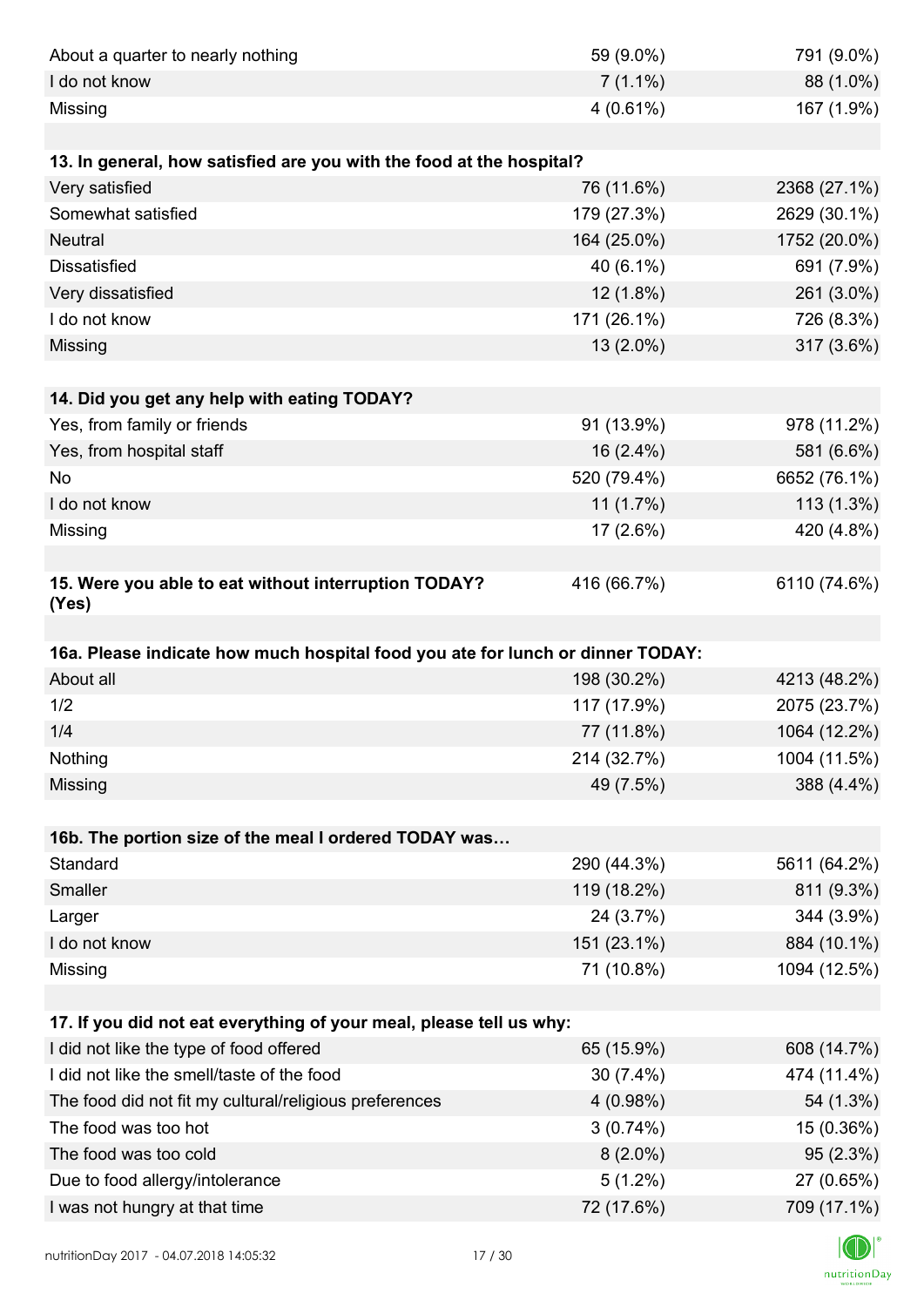| I do not have my usual appetite                                                      | 99 (24.3%)  | 1167 (28.2%) |
|--------------------------------------------------------------------------------------|-------------|--------------|
| I have problems chewing/swallowing                                                   | 6(1.5%)     | 239 (5.8%)   |
| I normally eat less than what was served                                             | 16 (3.9%)   | 457 (11.0%)  |
| I had nausea/vomiting                                                                | 17 (4.2%)   | 345 (8.3%)   |
| I was too tired                                                                      | $9(2.2\%)$  | 227 (5.5%)   |
| I cannot eat without help                                                            | $8(2.0\%)$  | 73 (1.8%)    |
| I was not allowed to eat                                                             | 111 (27.2%) | 460 (11.1%)  |
| I had an exam, surgery, or test and missed my meal                                   | 19 (4.7%)   | 243 (5.9%)   |
| I did not get requested food                                                         | 7(1.7%)     | 54 (1.3%)    |
| No answer given                                                                      | 27 (6.6%)   | 510 (12.3%)  |
|                                                                                      |             |              |
| 18. Enter the number of glasses/cups of the drinks you consumed in the last 24 hours |             |              |
| Water                                                                                | $3[2-5]$    | $3[2-5]$     |
| Tea                                                                                  | $0 [0-2]$   | $1[0-2]$     |
| Coffee                                                                               | $0 [0-0]$   | $1[0-2]$     |
| <b>Milk</b>                                                                          | $1 [0-1]$   | $1[0-1]$     |
| Fruit juice                                                                          | $0 [0-0]$   | $1[0-2]$     |
| Soft drinks                                                                          | $0 [0-0]$   | $0[0-1]$     |
| <b>Nutrition drink</b>                                                               | $0 [0-0]$   | $0 [0-1]$    |
| Other                                                                                | $0 [0-1]$   | $0 [0-1]$    |
|                                                                                      |             |              |
| 19a. Did you eat any food apart from hospital food<br><b>TODAY?</b>                  | 299 (53.3%) | 2179 (27.2%) |
| 19b. If yes, what did you eat?                                                       |             |              |
| Sweet snacks                                                                         | 40 (13.4%)  | 548 (25.1%)  |
| Salty snacks                                                                         | 13 (4.3%)   | 290 (13.3%)  |
| Homemade food                                                                        | 52 (17.4%)  | 320 (14.7%)  |
| Fruits                                                                               | 164 (54.8%) | 774 (35.5%)  |
| Dairy products                                                                       | 30 (10.0%)  | 221 (10.1%)  |
| Food delivered/restaurant                                                            | 42 (14.0%)  | 85 (3.9%)    |
| Sandwich                                                                             | 2(0.67%)    | 145 (6.7%)   |
| Other                                                                                | 44 (14.7%)  | 429 (19.7%)  |
|                                                                                      |             |              |
| 20. How has your food intake changed since your hospital admission?                  |             |              |
| Increased                                                                            | 56 (8.5%)   | 1201 (13.7%) |
| Decreased                                                                            | 243 (37.1%) | 2809 (32.1%) |
| Stayed the same                                                                      | 241 (36.8%) | 3616 (41.4%) |
| I do not know                                                                        | 70 (10.7%)  | 601 (6.9%)   |
| Missing                                                                              | 45 (6.9%)   | 517 (5.9%)   |
|                                                                                      |             |              |
| 21. TODAY I feel                                                                     |             |              |
| Stronger than at admission                                                           | 170 (26.0%) | 3792 (43.4%) |
| Weaker than at admission                                                             | 148 (22.6%) | 1514 (17.3%) |
| Same as at admission                                                                 | 241 (36.8%) | 2454 (28.1%) |
|                                                                                      |             |              |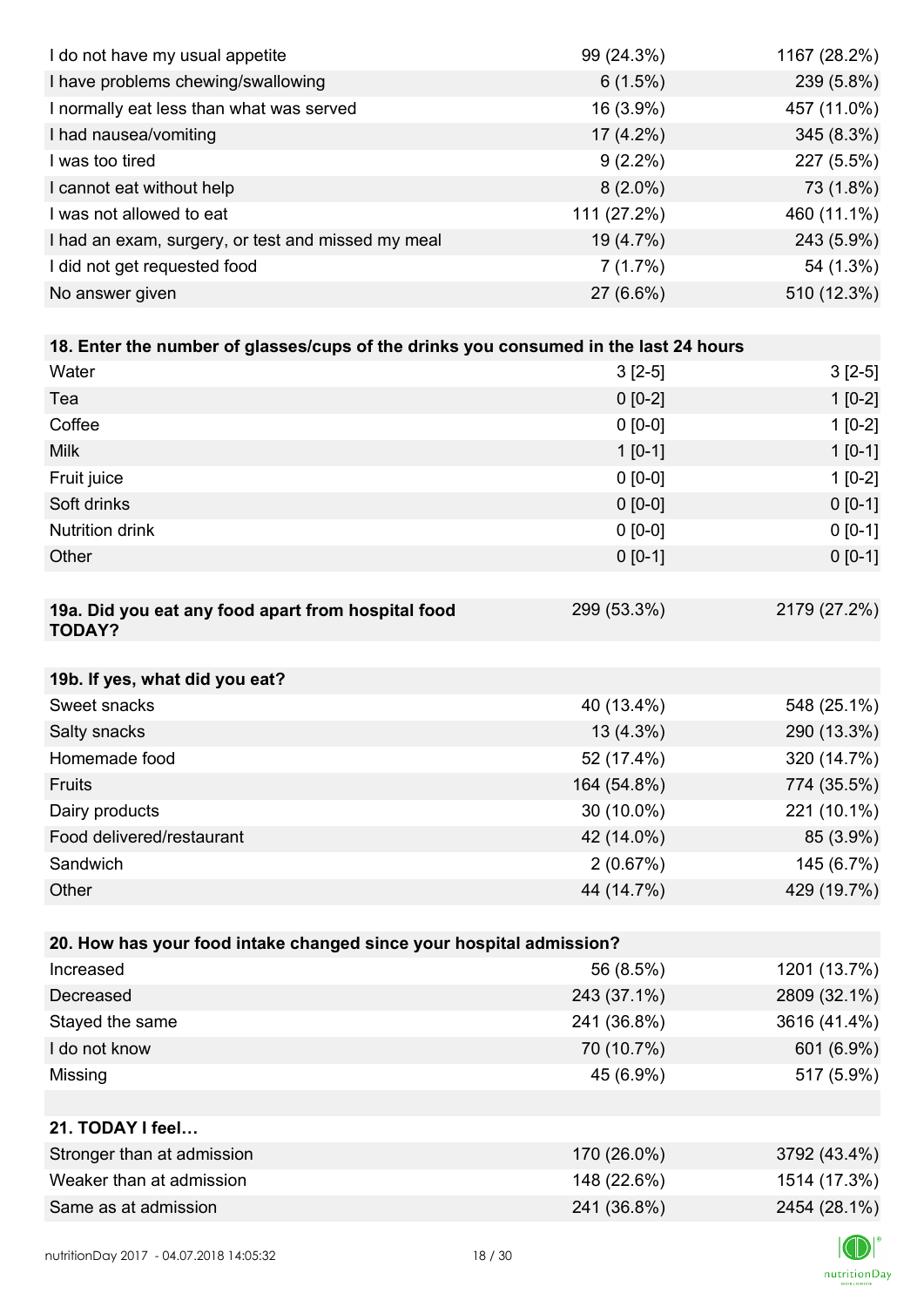| I was admitted today                                 | $34(5.2\%)$ | 239 (2.7%)   |
|------------------------------------------------------|-------------|--------------|
| I do not know                                        | 53 (8.1%)   | 466 (5.3%)   |
| Missing                                              | $9(1.4\%)$  | 279 (3.2%)   |
|                                                      |             |              |
| 22. Can you walk without assistance TODAY?           |             |              |
| Yes                                                  | 522 (79.7%) | 5103 (58.4%) |
| No, only with assistance                             | 69 (10.5%)  | 2181 (24.9%) |
| No, I stay in bed                                    | 26 (4.0%)   | 984 (11.3%)  |
| Missing                                              | 38 (5.8%)   | 476 (5.4%)   |
|                                                      |             |              |
| 23. Did anyone help you complete this questionnaire? | 155 (24.7%) | 5889 (69.0%) |

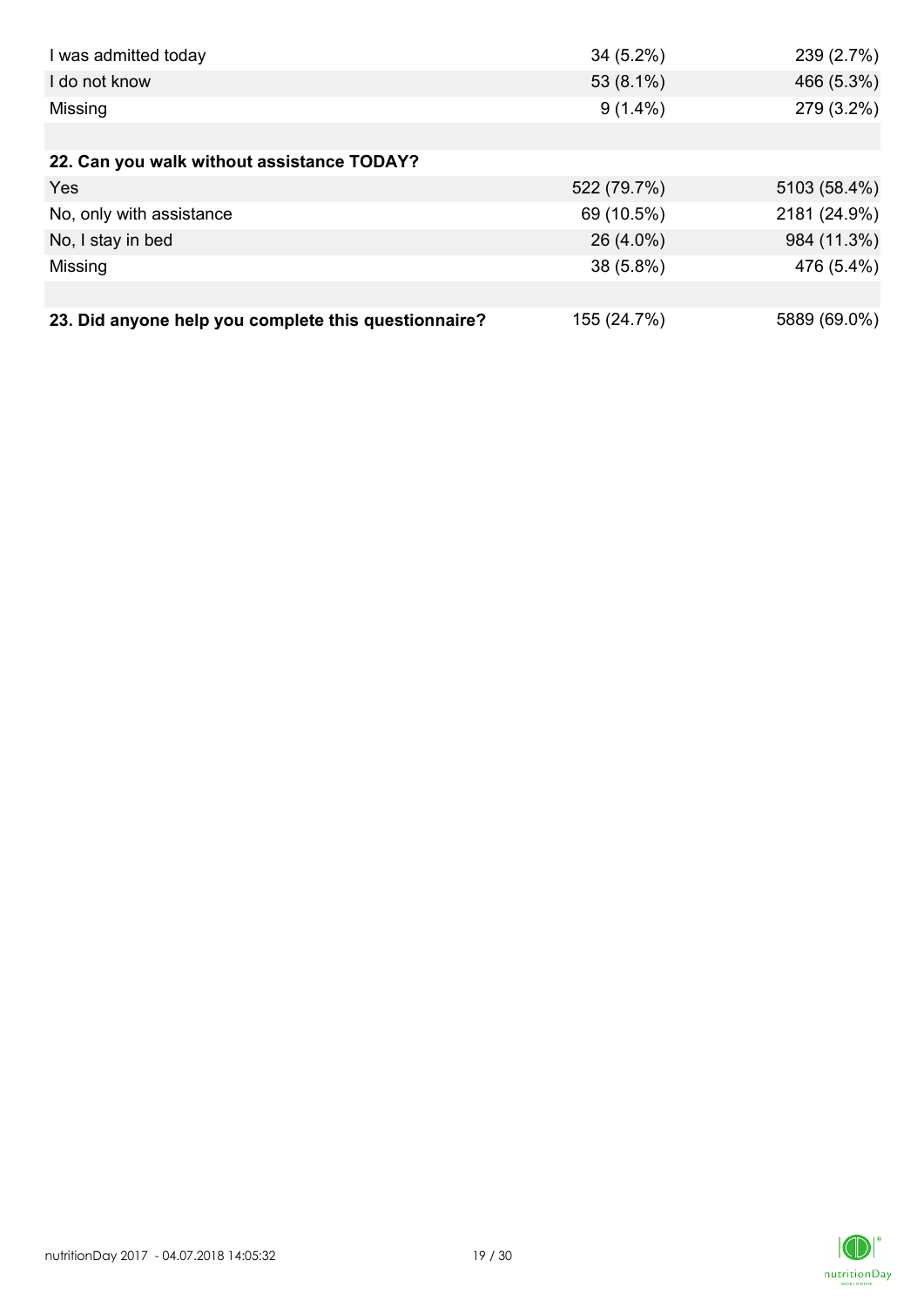|                                                                          | <b>YOUR RESULTS</b>          | <b>REFERENCE RESULTS</b> |
|--------------------------------------------------------------------------|------------------------------|--------------------------|
| Number of units with cancer patients:                                    | 9                            | 116                      |
| Computerized system in hospital:                                         | 9 units (100%) YES           | 112 units (97%) YES      |
|                                                                          |                              |                          |
| Nutritional treatment of cancer patients is part of overall<br>care plan | 7 units (78%) YES            | 98 units (84%) YES       |
| <b>Nutritional treatment is considered</b>                               |                              |                          |
| Routinely                                                                | 5(55,6%)                     | 59 (50,9%)               |
| When patient asks                                                        | $1(11,1\%)$                  | 29 (25,0%)               |
| When body weight loss > 10%                                              | 5(55,6%)                     | 39 (33,6%)               |
| During palliative phase                                                  | $1(11,1\%)$                  | 33 (28,4%)               |
| Other                                                                    |                              | 6(5,17%)                 |
| Missing                                                                  | $1(11,1\%)$                  | 17 (14,7%)               |
| Nutritional treatment is not part of the comprehensive approach due to   |                              |                          |
| Lack of evidence                                                         | $\qquad \qquad \blacksquare$ | 7(6,03%)                 |
| No knowledge of the field                                                | $1(11,1\%)$                  | $7(6,03\%)$              |
| No reimbursement                                                         |                              | $7(6,03\%)$              |
| It feeds the tumour                                                      | $1(11,1\%)$                  | $1(0,86\%)$              |
| Other                                                                    |                              | 4(3,45%)                 |
|                                                                          |                              |                          |
| Nutritional therapy used for cancer patients                             |                              |                          |
| Nutrition according to nutrition plan                                    | $3(33,3\%)$                  | 67 (57,8%)               |
| Calculation of energy needs                                              | 3(33,3%)                     | 85 (73,3%)               |
| Monitoring patients intake and use of oral supplements                   | $1(11,1\%)$                  | 102 (87,9%)              |
| None                                                                     | $2(22,2\%)$                  | 4(3,45%)                 |
| Other                                                                    |                              | $5(4,31\%)$              |
| Missing                                                                  | $1(11,1\%)$                  | 2(1,72%)                 |
|                                                                          |                              |                          |
| Nutritional therapy is not used due to                                   |                              |                          |
| Lack of evidence                                                         |                              | 2(1,72%)                 |
| Lack of experience                                                       | $1(11,1\%)$                  | 6(5,17%)                 |
| No reimbursement                                                         |                              | 3(2,59%)                 |
| Lack of dietitians                                                       | $1(11,1\%)$                  | $8(6,90\%)$              |
| Lack of other experts                                                    |                              | 3(2,59%)                 |
| Other                                                                    | $1(11,1\%)$                  | $1(0,86\%)$              |
| Missing                                                                  |                              |                          |

**Assessment of parameters in cancer patients & methods used:**

#### **Anthropometry/Body composition:**

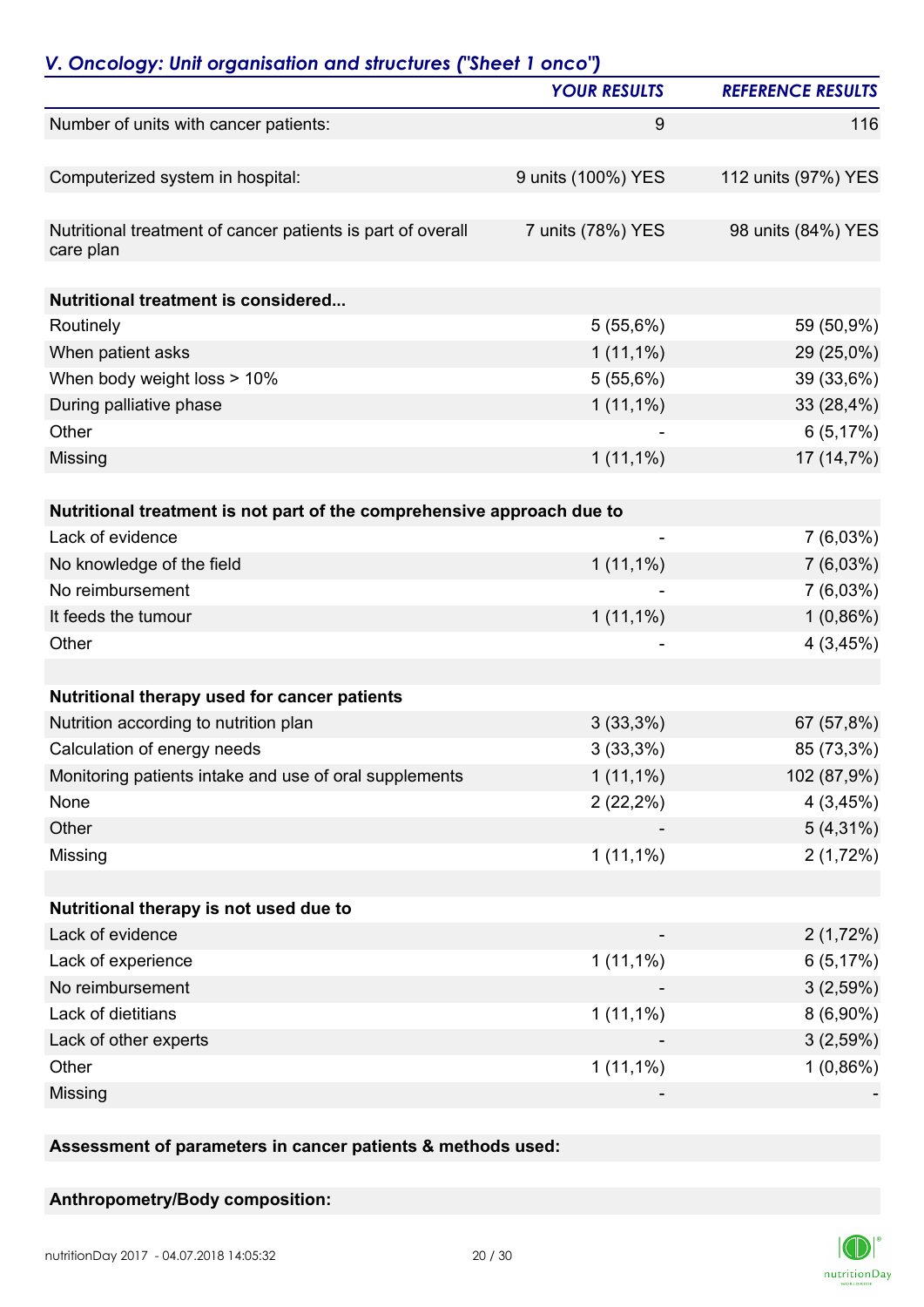| <b>Body weight</b>              |                              |             |
|---------------------------------|------------------------------|-------------|
| Regularly                       | 4(44,4%)                     | 78 (67,2%)  |
| At chemotherapy                 | 3(33,3%)                     | 12 (10,3%)  |
| When necessary                  |                              | 23 (19,8%)  |
| <b>Never</b>                    | $2(22,2\%)$                  | $1(0,86\%)$ |
| Unknown                         |                              | 1(0,86%)    |
| Missing                         |                              | 1(0,86%)    |
|                                 |                              |             |
| Anthropometrics (circumference) |                              |             |
| Regularly                       | $1(11,1\%)$                  | 13 (11,2%)  |
| At chemotherapy                 |                              | 1(0,86%)    |
| When necessary                  | 3(33,3%)                     | 42 (36,2%)  |
| Never                           | 5(55,6%)                     | 53 (45,7%)  |
| Unknown                         |                              | 1(0,86%)    |
| Missing                         | $\overline{\phantom{a}}$     | 6(5,17%)    |
|                                 |                              |             |
| <b>BIA</b>                      |                              |             |
| Regularly                       |                              | $5(4,31\%)$ |
| At chemotherapy                 | $\overline{\phantom{a}}$     |             |
| When necessary                  | 4(44,4%)                     | 25 (21,6%)  |
| Never                           | 5(55,6%)                     | 78 (67,2%)  |
| Unknown                         | $\overline{\phantom{a}}$     | 3(2,59%)    |
| Missing                         | $\qquad \qquad \blacksquare$ | $5(4,31\%)$ |
|                                 |                              |             |
| <b>CT SCAN</b>                  |                              |             |
| Regularly                       |                              | 6(5,17%)    |
| At chemotherapy                 |                              | 1(0,86%)    |
| When necessary                  | 5(55,6%)                     | 32 (27,6%)  |
| Never                           | 4(44,4%)                     | 70 (60,3%)  |
| Unknown                         |                              | 3(2,59%)    |
| Missing                         |                              | 4(3,45%)    |
|                                 |                              |             |
| <b>DEXA</b>                     |                              |             |
| Regularly                       |                              | 2(1,72%)    |
| At chemotherapy                 | ۰                            |             |
| When necessary                  | 3(33,3%)                     | 16 (13,8%)  |
| Never                           | 6(66,7%)                     | 85 (73,3%)  |
| Unknown                         |                              | $8(6,90\%)$ |
| Missing                         |                              | $5(4,31\%)$ |
|                                 |                              |             |
| <b>Other (body composition)</b> |                              |             |
| Regularly                       |                              | 1(0,86%)    |
| At chemotherapy                 |                              |             |
| When necessary                  | 3(33,3%)                     | 17 (14,7%)  |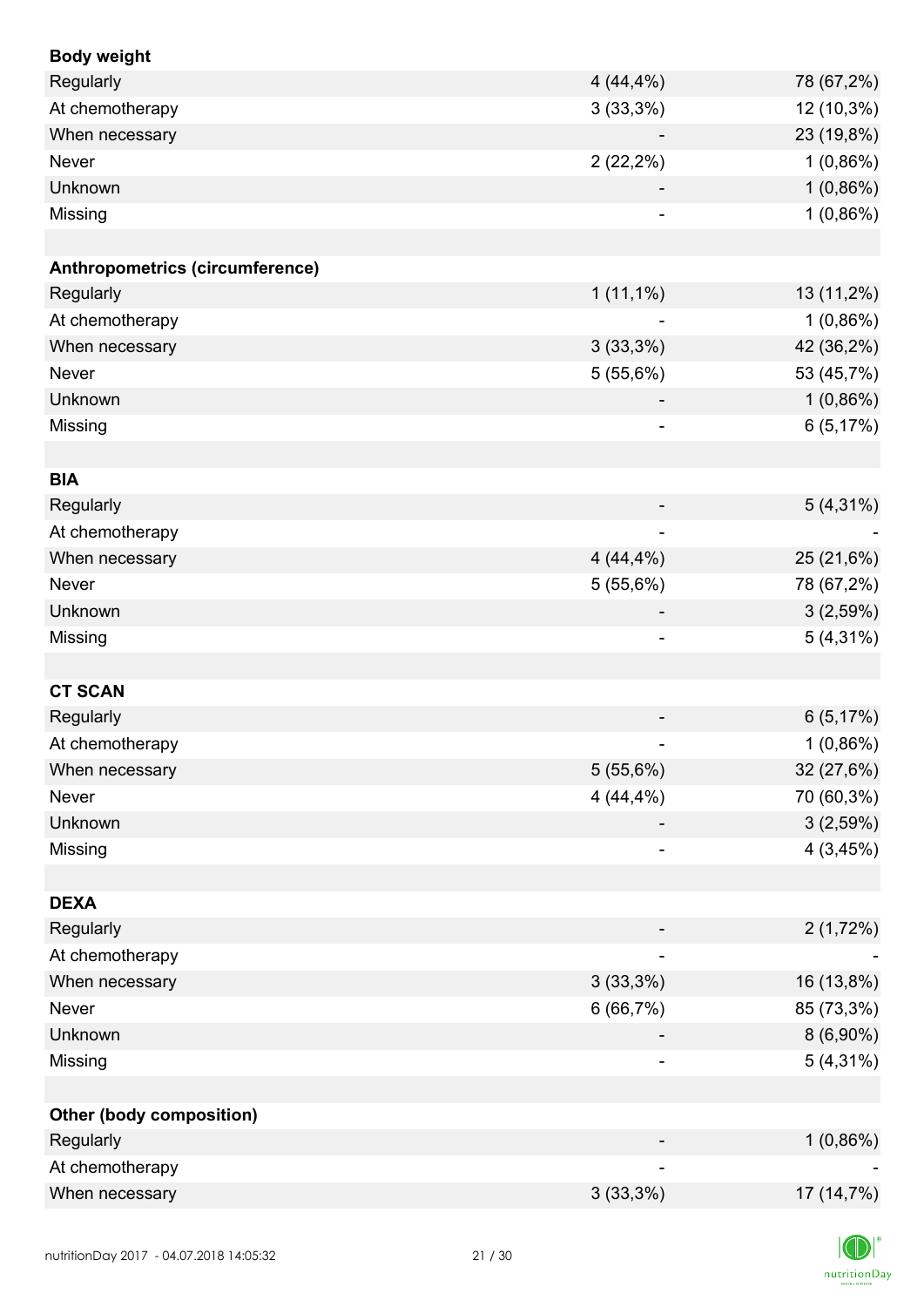| <b>Never</b>                         | 4(44,4%)                 | 40 (34,5%)  |
|--------------------------------------|--------------------------|-------------|
| Unknown                              |                          | 21 (18,1%)  |
| Missing                              | $2(22,2\%)$              | 37 (31,9%)  |
|                                      |                          |             |
| <b>Body function:</b>                |                          |             |
| Handgrip                             |                          |             |
| Regularly                            |                          | 6(5,17%)    |
| At chemotherapy                      | 3(33,3%)                 | $1(0,86\%)$ |
| When necessary                       | $2(22,2\%)$              | 38 (32,8%)  |
| <b>Never</b>                         | $4(44,4\%)$              | 61 (52,6%)  |
| Unknown                              |                          | 4(3,45%)    |
| Missing                              |                          | 6(5,17%)    |
|                                      |                          |             |
| 6-minutes walking test               |                          |             |
| Regularly                            | $\overline{\phantom{a}}$ | 3(2,59%)    |
| At chemotherapy                      | $3(33,3\%)$              |             |
| When necessary                       | $1(11,1\%)$              | 33 (28,4%)  |
| <b>Never</b>                         | 5(55,6%)                 | 68 (58,6%)  |
| Unknown                              |                          | $5(4,31\%)$ |
| Missing                              |                          | 7(6,03%)    |
|                                      |                          |             |
| <b>Other (body function)</b>         |                          |             |
| Regularly                            | $\overline{\phantom{a}}$ | 4(3,45%)    |
| At chemotherapy                      |                          |             |
| When necessary                       | 4(44,4%)                 | 24 (20,7%)  |
| <b>Never</b>                         | 4(44,4%)                 | 45 (38,8%)  |
| Unknown                              |                          | 16 (13,8%)  |
| Missing                              | $1(11,1\%)$              | 27 (23,3%)  |
|                                      |                          |             |
| Nutritional requirements, calculated |                          |             |
| Regularly                            |                          | 34 (29,3%)  |
| At chemotherapy                      |                          |             |
| When necessary                       | 4(44,4%)                 | 65 (56,0%)  |
| <b>Never</b>                         | $2(22,2\%)$              | $5(4,31\%)$ |
| Unknown                              | $1(11,1\%)$              |             |
| Missing                              | $2(22,2\%)$              | 12 (10,3%)  |
|                                      |                          |             |
| <b>Nutritional intake:</b>           |                          |             |
| <b>Every meal</b>                    |                          |             |
| Regularly                            |                          | 32 (27,6%)  |
| At chemotherapy                      | $\overline{\phantom{a}}$ | $1(0,86\%)$ |
| When necessary                       | 5(55,6%)                 | 51 (44,0%)  |
| Never                                | $1(11,1\%)$              | 13 (11,2%)  |
| Unknown                              | $1(11,1\%)$              | 6(5,17%)    |

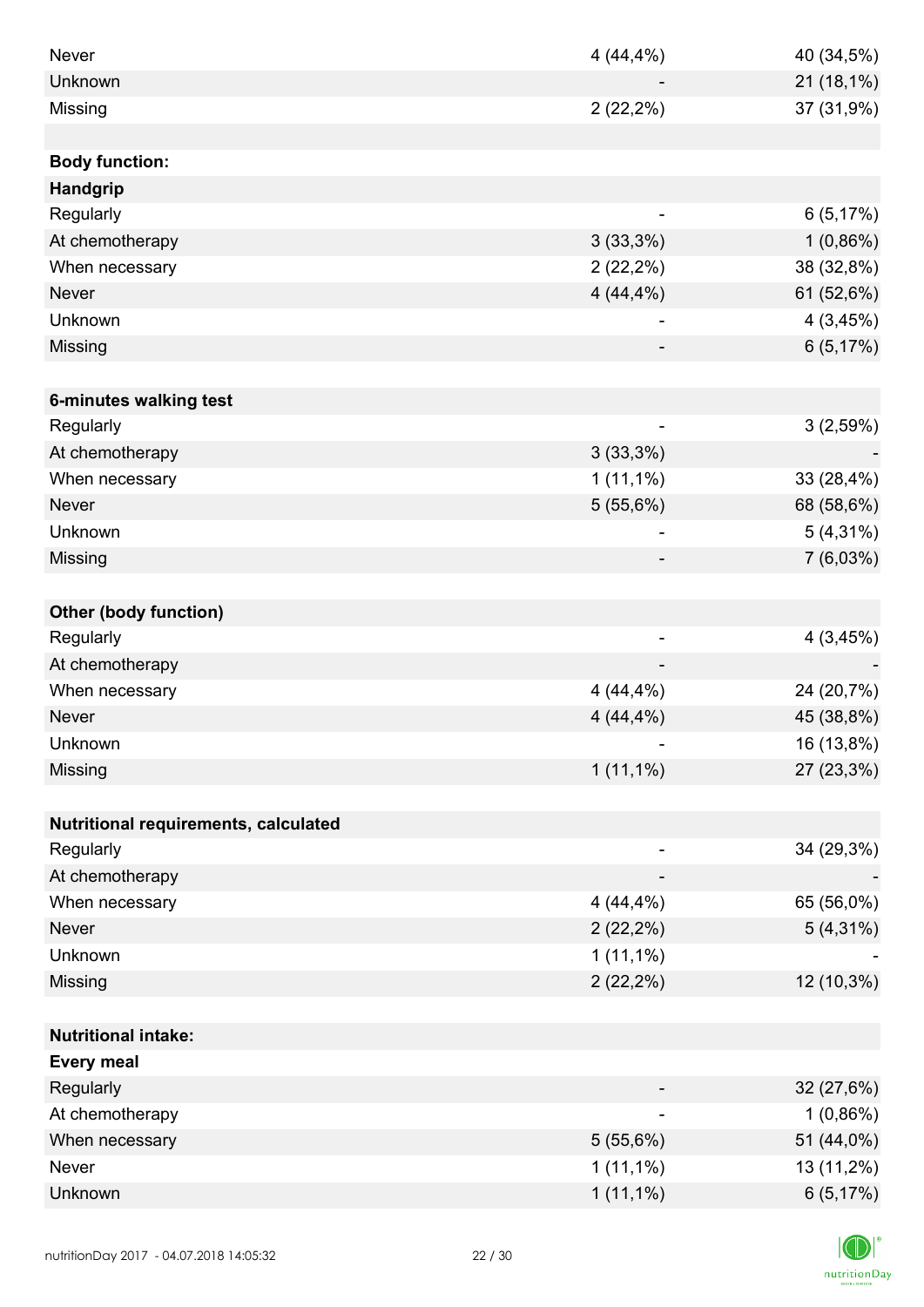| Missing                    | $2(22,2\%)$                  | 13 (11,2%)  |
|----------------------------|------------------------------|-------------|
|                            |                              |             |
| 1 meal per day             |                              |             |
| Regularly                  |                              | 12 (10,3%)  |
| At chemotherapy            |                              | $1(0,86\%)$ |
| When necessary             | 5(55,6%)                     | 36 (31,0%)  |
| <b>Never</b>               | $2(22,2\%)$                  | 19 (16,4%)  |
| Unknown                    |                              | 9(7,76%)    |
| Missing                    | $2(22,2\%)$                  | 39 (33,6%)  |
|                            |                              |             |
| 2 meals per day            |                              |             |
| Regularly                  |                              | 12 (10,3%)  |
| At chemotherapy            | $\qquad \qquad \blacksquare$ |             |
| When necessary             | 5(55,6%)                     | 35 (30,2%)  |
| Never                      | $2(22,2\%)$                  | 20 (17,2%)  |
| Unknown                    |                              | 9(7,76%)    |
| Missing                    | $2(22,2\%)$                  | 40 (34,5%)  |
|                            |                              |             |
| 24h recall                 |                              |             |
| Regularly                  | $1(11,1\%)$                  | 28 (24,1%)  |
| At chemotherapy            |                              | 2(1,72%)    |
| When necessary             | 6(66,7%)                     | 41 (35,3%)  |
| Never                      | $1(11,1\%)$                  | 12 (10,3%)  |
| Unknown                    |                              | $7(6,03\%)$ |
| Missing                    | $1(11,1\%)$                  | 26 (22,4%)  |
|                            |                              |             |
| Other (nutritional intake) |                              |             |
| Regularly                  |                              | 2(1,72%)    |
| At chemotherapy            |                              |             |
| When necessary             | 5(55,6%)                     | 17 (14,7%)  |
| Never                      | $1(11,1\%)$                  | 22 (19,0%)  |
| Unknown                    |                              | 18 (15,5%)  |
| Missing                    | 3(33,3%)                     | 57 (49,1%)  |
|                            |                              |             |
| Questionnaire completed by |                              |             |
| Dietitian                  | $1(11,1\%)$                  | 42 (36,2%)  |
| <b>Nurse</b>               | $1(11,1\%)$                  | 29 (25,0%)  |
| Physician                  | 5(55,6%)                     | 39 (33,6%)  |
| Nutritional scientist      |                              | $5(4,31\%)$ |
| Other                      |                              |             |
| Missing                    | $2(22,2\%)$                  | $1(0,86\%)$ |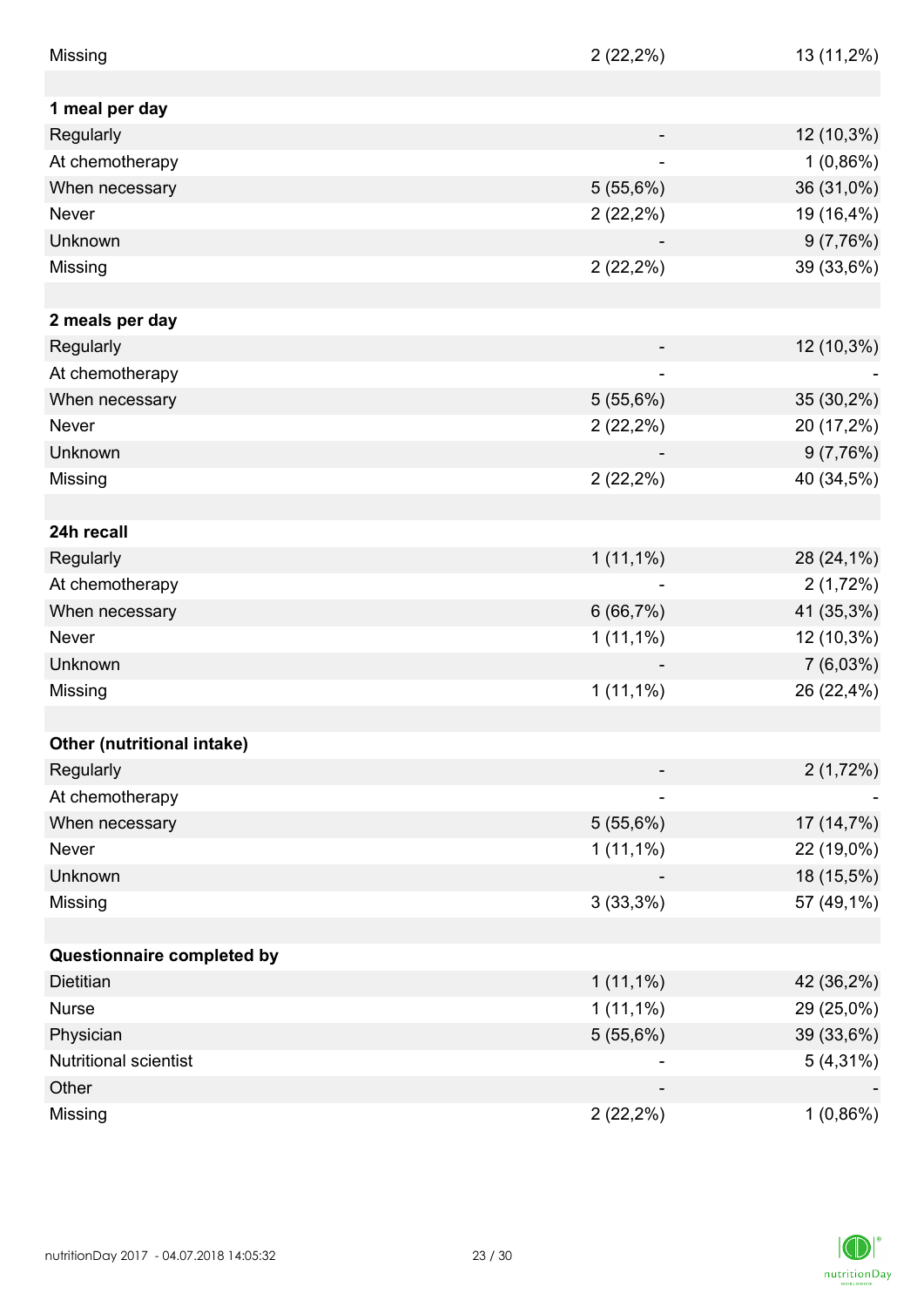| <b>YOUR RESULTS</b><br><b>REFERENCE RESULTS</b><br>Number of patients completing Sheet 2_onco:<br>1064<br>161<br>Demographic data:<br>62 [26-93]<br>66 [18-96]<br>Age (years)<br>423 (39,8%)<br>53 (32,9%)<br>Female gender<br>$64,3 \pm 10,1$<br>$64,3 \pm 16,9$<br>Weight (kg)<br>$167,0 \pm 7,2$<br>$165,4 \pm 9,8$<br>Height (cm)<br>BMI (kg/m2)<br>$23,1 \pm 3,1$<br>$23,6 \pm 4,8$<br>Outpatient (o)/Ward (w)<br>Outpatient(o)<br>63 (5,92%)<br>161 (100%)<br>Ward $(w)$<br>997 (93,7%)<br>4(0,38%)<br>Missing<br><b>Goal of Therapy</b><br>Curative<br>54 (33,5%)<br>606 (57,0%)<br>Palliative<br>105 (65,2%)<br>359 (33,7%)<br>Terminal<br>2(1,24%)<br>74 (6,95%)<br>Missing<br>25 (2,35%)<br><b>Reason for admission</b><br>Clinical diagnostics<br>15 (9,32%)<br>109 (10,2%)<br>94 (58,4%)<br>516 (48,5%)<br>Therapy<br>46 (28,6%)<br>225 (21,1%)<br>Surgery related<br>8 (4,97%)<br>124 (11,7%)<br><b>Treatment complications</b><br>Poor health status<br>139 (13,1%)<br>8(0,75%)<br>Independent care difficult<br>Missing<br>-<br><b>Present cancer diagnosis</b><br><b>Breast</b><br>1(0,62%)<br>59 (5,55%)<br>Colon, rectum<br>49 (30,4%)<br>172 (16,2%)<br>Prostate<br>$31(2,91\%)$<br>86 (8,08%)<br>Lung<br>13 (8,07%)<br>Skin<br>1(0,62%)<br>8(0,75%)<br>Kidney/bladder<br>2(1,24%)<br>31 (2,91%)<br>35 (21,7%)<br>152 (14,3%)<br>Gastric/oesophageal<br>$5(3,11\%)$<br>69 (6,48%)<br>Pancreas<br>102 (9,59%)<br>Lymphoma<br>1(0,62%)<br>Ears nose throat (ENT)<br>2(1,24%)<br>51 (4,79%)<br>Leukaemia<br>77 (7,24%)<br>Genital tract<br>9(5,59%)<br>38 (3,57%) | V. Oncology: Cancer patients - Diagnosis & therapy ("Sheet 2 onco") |  |  |
|-----------------------------------------------------------------------------------------------------------------------------------------------------------------------------------------------------------------------------------------------------------------------------------------------------------------------------------------------------------------------------------------------------------------------------------------------------------------------------------------------------------------------------------------------------------------------------------------------------------------------------------------------------------------------------------------------------------------------------------------------------------------------------------------------------------------------------------------------------------------------------------------------------------------------------------------------------------------------------------------------------------------------------------------------------------------------------------------------------------------------------------------------------------------------------------------------------------------------------------------------------------------------------------------------------------------------------------------------------------------------------------------------------------------------------------------------------------------------------------------------------------------------------------------------------------------------------------|---------------------------------------------------------------------|--|--|
|                                                                                                                                                                                                                                                                                                                                                                                                                                                                                                                                                                                                                                                                                                                                                                                                                                                                                                                                                                                                                                                                                                                                                                                                                                                                                                                                                                                                                                                                                                                                                                                   |                                                                     |  |  |
|                                                                                                                                                                                                                                                                                                                                                                                                                                                                                                                                                                                                                                                                                                                                                                                                                                                                                                                                                                                                                                                                                                                                                                                                                                                                                                                                                                                                                                                                                                                                                                                   |                                                                     |  |  |
|                                                                                                                                                                                                                                                                                                                                                                                                                                                                                                                                                                                                                                                                                                                                                                                                                                                                                                                                                                                                                                                                                                                                                                                                                                                                                                                                                                                                                                                                                                                                                                                   |                                                                     |  |  |
|                                                                                                                                                                                                                                                                                                                                                                                                                                                                                                                                                                                                                                                                                                                                                                                                                                                                                                                                                                                                                                                                                                                                                                                                                                                                                                                                                                                                                                                                                                                                                                                   |                                                                     |  |  |
|                                                                                                                                                                                                                                                                                                                                                                                                                                                                                                                                                                                                                                                                                                                                                                                                                                                                                                                                                                                                                                                                                                                                                                                                                                                                                                                                                                                                                                                                                                                                                                                   |                                                                     |  |  |
|                                                                                                                                                                                                                                                                                                                                                                                                                                                                                                                                                                                                                                                                                                                                                                                                                                                                                                                                                                                                                                                                                                                                                                                                                                                                                                                                                                                                                                                                                                                                                                                   |                                                                     |  |  |
|                                                                                                                                                                                                                                                                                                                                                                                                                                                                                                                                                                                                                                                                                                                                                                                                                                                                                                                                                                                                                                                                                                                                                                                                                                                                                                                                                                                                                                                                                                                                                                                   |                                                                     |  |  |
|                                                                                                                                                                                                                                                                                                                                                                                                                                                                                                                                                                                                                                                                                                                                                                                                                                                                                                                                                                                                                                                                                                                                                                                                                                                                                                                                                                                                                                                                                                                                                                                   |                                                                     |  |  |
|                                                                                                                                                                                                                                                                                                                                                                                                                                                                                                                                                                                                                                                                                                                                                                                                                                                                                                                                                                                                                                                                                                                                                                                                                                                                                                                                                                                                                                                                                                                                                                                   |                                                                     |  |  |
|                                                                                                                                                                                                                                                                                                                                                                                                                                                                                                                                                                                                                                                                                                                                                                                                                                                                                                                                                                                                                                                                                                                                                                                                                                                                                                                                                                                                                                                                                                                                                                                   |                                                                     |  |  |
|                                                                                                                                                                                                                                                                                                                                                                                                                                                                                                                                                                                                                                                                                                                                                                                                                                                                                                                                                                                                                                                                                                                                                                                                                                                                                                                                                                                                                                                                                                                                                                                   |                                                                     |  |  |
|                                                                                                                                                                                                                                                                                                                                                                                                                                                                                                                                                                                                                                                                                                                                                                                                                                                                                                                                                                                                                                                                                                                                                                                                                                                                                                                                                                                                                                                                                                                                                                                   |                                                                     |  |  |
|                                                                                                                                                                                                                                                                                                                                                                                                                                                                                                                                                                                                                                                                                                                                                                                                                                                                                                                                                                                                                                                                                                                                                                                                                                                                                                                                                                                                                                                                                                                                                                                   |                                                                     |  |  |
|                                                                                                                                                                                                                                                                                                                                                                                                                                                                                                                                                                                                                                                                                                                                                                                                                                                                                                                                                                                                                                                                                                                                                                                                                                                                                                                                                                                                                                                                                                                                                                                   |                                                                     |  |  |
|                                                                                                                                                                                                                                                                                                                                                                                                                                                                                                                                                                                                                                                                                                                                                                                                                                                                                                                                                                                                                                                                                                                                                                                                                                                                                                                                                                                                                                                                                                                                                                                   |                                                                     |  |  |
|                                                                                                                                                                                                                                                                                                                                                                                                                                                                                                                                                                                                                                                                                                                                                                                                                                                                                                                                                                                                                                                                                                                                                                                                                                                                                                                                                                                                                                                                                                                                                                                   |                                                                     |  |  |
|                                                                                                                                                                                                                                                                                                                                                                                                                                                                                                                                                                                                                                                                                                                                                                                                                                                                                                                                                                                                                                                                                                                                                                                                                                                                                                                                                                                                                                                                                                                                                                                   |                                                                     |  |  |
|                                                                                                                                                                                                                                                                                                                                                                                                                                                                                                                                                                                                                                                                                                                                                                                                                                                                                                                                                                                                                                                                                                                                                                                                                                                                                                                                                                                                                                                                                                                                                                                   |                                                                     |  |  |
|                                                                                                                                                                                                                                                                                                                                                                                                                                                                                                                                                                                                                                                                                                                                                                                                                                                                                                                                                                                                                                                                                                                                                                                                                                                                                                                                                                                                                                                                                                                                                                                   |                                                                     |  |  |
|                                                                                                                                                                                                                                                                                                                                                                                                                                                                                                                                                                                                                                                                                                                                                                                                                                                                                                                                                                                                                                                                                                                                                                                                                                                                                                                                                                                                                                                                                                                                                                                   |                                                                     |  |  |
|                                                                                                                                                                                                                                                                                                                                                                                                                                                                                                                                                                                                                                                                                                                                                                                                                                                                                                                                                                                                                                                                                                                                                                                                                                                                                                                                                                                                                                                                                                                                                                                   |                                                                     |  |  |
|                                                                                                                                                                                                                                                                                                                                                                                                                                                                                                                                                                                                                                                                                                                                                                                                                                                                                                                                                                                                                                                                                                                                                                                                                                                                                                                                                                                                                                                                                                                                                                                   |                                                                     |  |  |
|                                                                                                                                                                                                                                                                                                                                                                                                                                                                                                                                                                                                                                                                                                                                                                                                                                                                                                                                                                                                                                                                                                                                                                                                                                                                                                                                                                                                                                                                                                                                                                                   |                                                                     |  |  |
|                                                                                                                                                                                                                                                                                                                                                                                                                                                                                                                                                                                                                                                                                                                                                                                                                                                                                                                                                                                                                                                                                                                                                                                                                                                                                                                                                                                                                                                                                                                                                                                   |                                                                     |  |  |
|                                                                                                                                                                                                                                                                                                                                                                                                                                                                                                                                                                                                                                                                                                                                                                                                                                                                                                                                                                                                                                                                                                                                                                                                                                                                                                                                                                                                                                                                                                                                                                                   |                                                                     |  |  |
|                                                                                                                                                                                                                                                                                                                                                                                                                                                                                                                                                                                                                                                                                                                                                                                                                                                                                                                                                                                                                                                                                                                                                                                                                                                                                                                                                                                                                                                                                                                                                                                   |                                                                     |  |  |
|                                                                                                                                                                                                                                                                                                                                                                                                                                                                                                                                                                                                                                                                                                                                                                                                                                                                                                                                                                                                                                                                                                                                                                                                                                                                                                                                                                                                                                                                                                                                                                                   |                                                                     |  |  |
|                                                                                                                                                                                                                                                                                                                                                                                                                                                                                                                                                                                                                                                                                                                                                                                                                                                                                                                                                                                                                                                                                                                                                                                                                                                                                                                                                                                                                                                                                                                                                                                   |                                                                     |  |  |
|                                                                                                                                                                                                                                                                                                                                                                                                                                                                                                                                                                                                                                                                                                                                                                                                                                                                                                                                                                                                                                                                                                                                                                                                                                                                                                                                                                                                                                                                                                                                                                                   |                                                                     |  |  |
|                                                                                                                                                                                                                                                                                                                                                                                                                                                                                                                                                                                                                                                                                                                                                                                                                                                                                                                                                                                                                                                                                                                                                                                                                                                                                                                                                                                                                                                                                                                                                                                   |                                                                     |  |  |
|                                                                                                                                                                                                                                                                                                                                                                                                                                                                                                                                                                                                                                                                                                                                                                                                                                                                                                                                                                                                                                                                                                                                                                                                                                                                                                                                                                                                                                                                                                                                                                                   |                                                                     |  |  |
|                                                                                                                                                                                                                                                                                                                                                                                                                                                                                                                                                                                                                                                                                                                                                                                                                                                                                                                                                                                                                                                                                                                                                                                                                                                                                                                                                                                                                                                                                                                                                                                   |                                                                     |  |  |
|                                                                                                                                                                                                                                                                                                                                                                                                                                                                                                                                                                                                                                                                                                                                                                                                                                                                                                                                                                                                                                                                                                                                                                                                                                                                                                                                                                                                                                                                                                                                                                                   |                                                                     |  |  |
|                                                                                                                                                                                                                                                                                                                                                                                                                                                                                                                                                                                                                                                                                                                                                                                                                                                                                                                                                                                                                                                                                                                                                                                                                                                                                                                                                                                                                                                                                                                                                                                   |                                                                     |  |  |
|                                                                                                                                                                                                                                                                                                                                                                                                                                                                                                                                                                                                                                                                                                                                                                                                                                                                                                                                                                                                                                                                                                                                                                                                                                                                                                                                                                                                                                                                                                                                                                                   |                                                                     |  |  |
|                                                                                                                                                                                                                                                                                                                                                                                                                                                                                                                                                                                                                                                                                                                                                                                                                                                                                                                                                                                                                                                                                                                                                                                                                                                                                                                                                                                                                                                                                                                                                                                   |                                                                     |  |  |
|                                                                                                                                                                                                                                                                                                                                                                                                                                                                                                                                                                                                                                                                                                                                                                                                                                                                                                                                                                                                                                                                                                                                                                                                                                                                                                                                                                                                                                                                                                                                                                                   |                                                                     |  |  |
|                                                                                                                                                                                                                                                                                                                                                                                                                                                                                                                                                                                                                                                                                                                                                                                                                                                                                                                                                                                                                                                                                                                                                                                                                                                                                                                                                                                                                                                                                                                                                                                   |                                                                     |  |  |
|                                                                                                                                                                                                                                                                                                                                                                                                                                                                                                                                                                                                                                                                                                                                                                                                                                                                                                                                                                                                                                                                                                                                                                                                                                                                                                                                                                                                                                                                                                                                                                                   |                                                                     |  |  |
|                                                                                                                                                                                                                                                                                                                                                                                                                                                                                                                                                                                                                                                                                                                                                                                                                                                                                                                                                                                                                                                                                                                                                                                                                                                                                                                                                                                                                                                                                                                                                                                   |                                                                     |  |  |
|                                                                                                                                                                                                                                                                                                                                                                                                                                                                                                                                                                                                                                                                                                                                                                                                                                                                                                                                                                                                                                                                                                                                                                                                                                                                                                                                                                                                                                                                                                                                                                                   |                                                                     |  |  |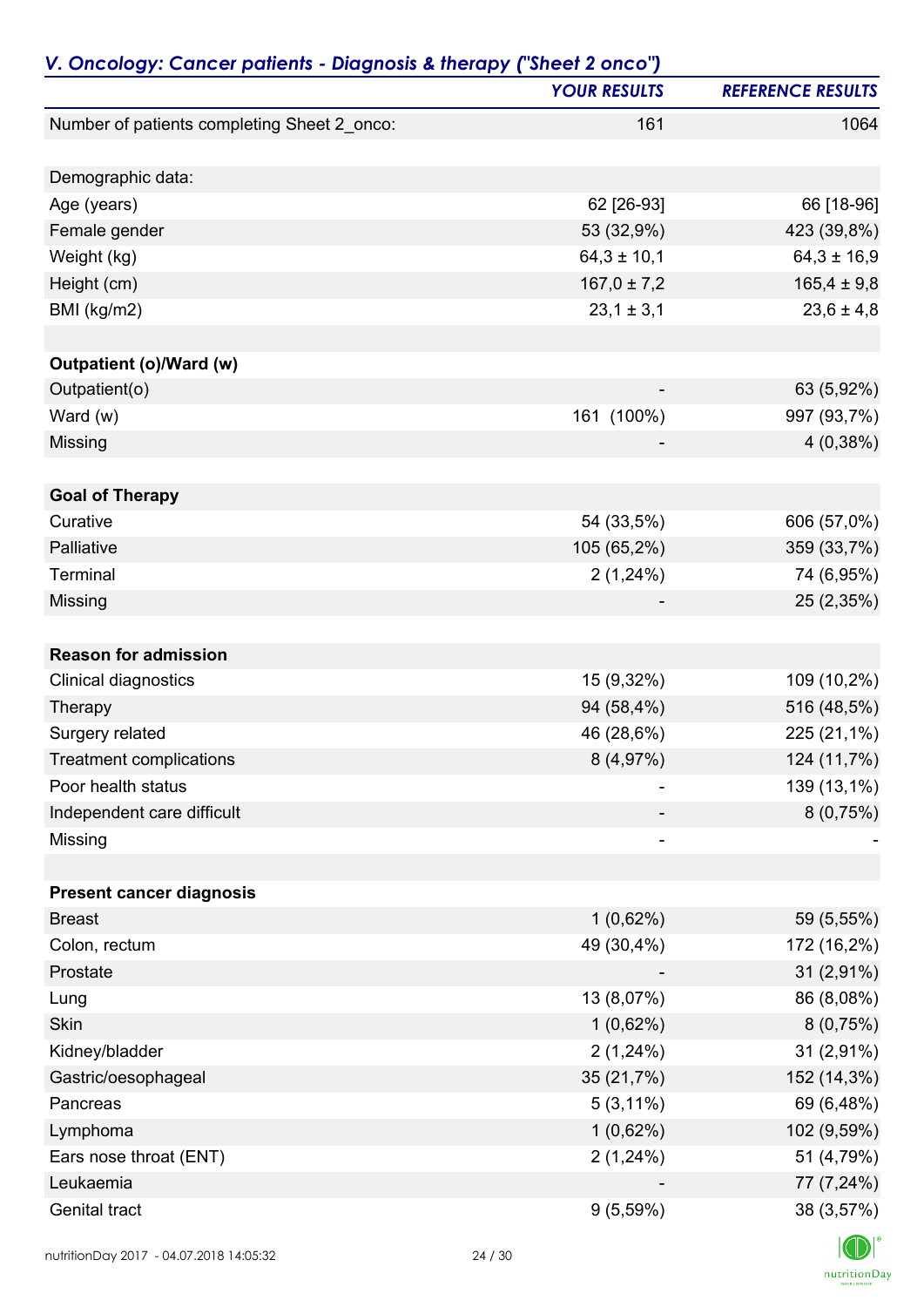| Liver                          | 36 (22,4%)     | 106 (9,96%) |
|--------------------------------|----------------|-------------|
| Sarcoma                        | $\overline{a}$ | 11 (1,03%)  |
| <b>Brain</b>                   |                | 23 (2,16%)  |
| <b>Testicular</b>              | ۰              |             |
| Other                          | 18 (11,2%)     | 85 (7,99%)  |
| Missing                        |                | 11 (1,03%)  |
|                                |                |             |
| <b>Time since diagnosis</b>    |                |             |
| 0-2 months                     | 74 (46,0%)     | 366 (34,4%) |
| 3-5 months                     | 29 (18,0%)     | 184 (17,3%) |
| 6-12 months                    | 25 (15,5%)     | 169 (15,9%) |
| 1-2 years                      | $9(5,59\%)$    | 147 (13,8%) |
| 2-4 years                      | 12 (7,45%)     | 82 (7,71%)  |
| > 4 years                      | 7(4,35%)       | 94 (8,83%)  |
| Missing                        | $5(3,11\%)$    | 19 (1,79%)  |
|                                |                |             |
| <b>Cancer staging</b>          |                |             |
| 0=Carcinoma in situ            | 4(2,48%)       | 55 (5,17%)  |
| I=Localized                    | 32 (19,9%)     | 244 (22,9%) |
| II=Early locally advanced      | 32 (19,9%)     | 176 (16,5%) |
| III=Late locally advanced      | 28 (17,4%)     | 176 (16,5%) |
| IV=Metastasised                | 51 (31,7%)     | 302 (28,4%) |
| Missing                        | 14 (8,70%)     | 111 (10,4%) |
|                                |                |             |
| Time since first therapy start |                |             |
| No therapy                     | 24 (14,9%)     | 134 (12,6%) |
| Tumour staging/diagnosis       | $9(5,59\%)$    | 67 (6,30%)  |
| 0-2 months                     | 28 (17,4%)     | 290 (27,3%) |
| 3-5 months                     | 10 (6,21%)     | 145 (13,6%) |
| 6-12 months                    | 21 (13,0%)     | 153 (14,4%) |
| 1-2 years                      | 3(1,86%)       | 114 (10,7%) |
| 2-4 years                      | 12 (7,45%)     | 64 (6,02%)  |
| > 4 years                      | $5(3,11\%)$    | 104 (9,77%) |
| Missing                        | 22 (13,7%)     | 16 (1,50%)  |
|                                |                |             |
| <b>Therapy situation</b>       |                |             |
| Diagnosis                      | 15 (9,32%)     | 109 (10,2%) |
| Chemotherapy 1st line          | 46 (28,6%)     | 191 (18,0%) |
| Chemotherapy > 1st line        | 14 (8,70%)     | 173 (16,3%) |
| Radiotherapy                   | 12 (7,45%)     | 70 (6,58%)  |
| Target therapy                 | $3(1,86\%)$    | 31 (2,91%)  |
| Hormone therapy                |                | 12 (1,13%)  |
| Palliative                     | $1(0,62\%)$    | 121 (11,4%) |
| Surgery                        | 84 (52,2%)     | 348 (32,7%) |

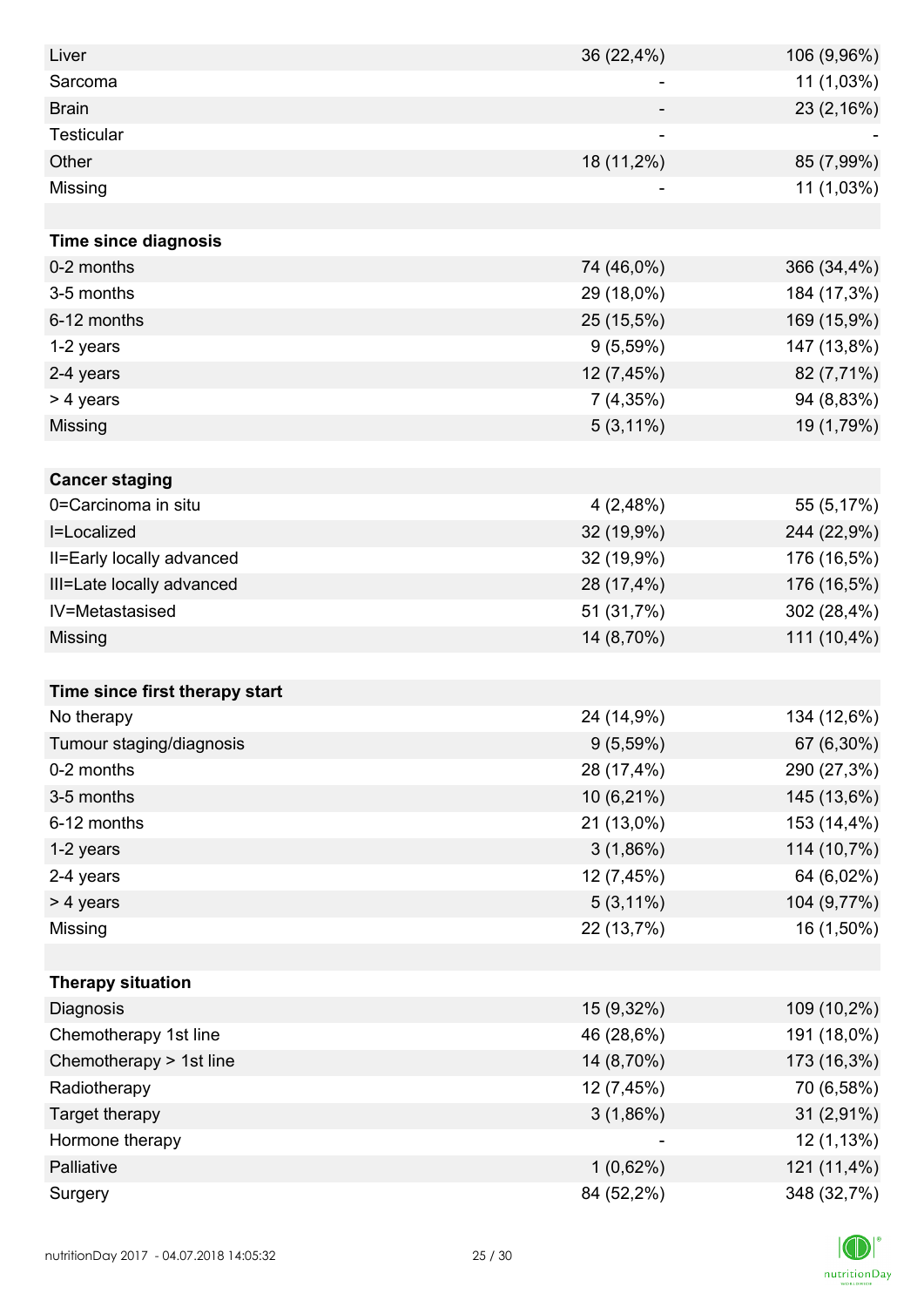| Cancer related complications                                                             | 12 (7,45%)  | 67 (6,30%)  |
|------------------------------------------------------------------------------------------|-------------|-------------|
| Therapy related complications                                                            | 3(1,86%)    | 43 (4,04%)  |
| Missing                                                                                  | 2(1,24%)    | 13 (1,22%)  |
|                                                                                          |             |             |
| <b>Infections</b>                                                                        |             |             |
| None                                                                                     | 131 (81,4%) | 808 (75,9%) |
| Local                                                                                    | 16 (9,94%)  | 161 (15,1%) |
| General                                                                                  | 11 (6,83%)  | 73 (6,86%)  |
| Missing                                                                                  | $3(1,86\%)$ | 22 (2,07%)  |
|                                                                                          |             |             |
| <b>Nutrition Treatment</b>                                                               |             |             |
| No special diet                                                                          | 73 (45,3%)  | 458 (43,0%) |
| Individualized diet plan                                                                 | 16 (9,94%)  | 305 (28,7%) |
| Energy rich/protein rich ONS                                                             | 15 (9,32%)  | 121 (11,4%) |
| Enteral nutrition (via NGT/PEG)                                                          | 7(4,35%)    | 65 (6,11%)  |
| Parenteral nutrition                                                                     | 51 (31,7%)  | 136 (12,8%) |
| ONS enriched with special nutrients                                                      | $3(1,86\%)$ | 25 (2,35%)  |
| Special nutrients (EPA, branched chained amino acids,<br>glutamine, arginine, carnitine) |             | 13 (1,22%)  |
| Personal preferences                                                                     | $1(0,62\%)$ | 110 (10,3%) |
| Counselling                                                                              |             | 54 (5,08%)  |
| Other                                                                                    |             | 28 (2,63%)  |
| Missing                                                                                  |             |             |

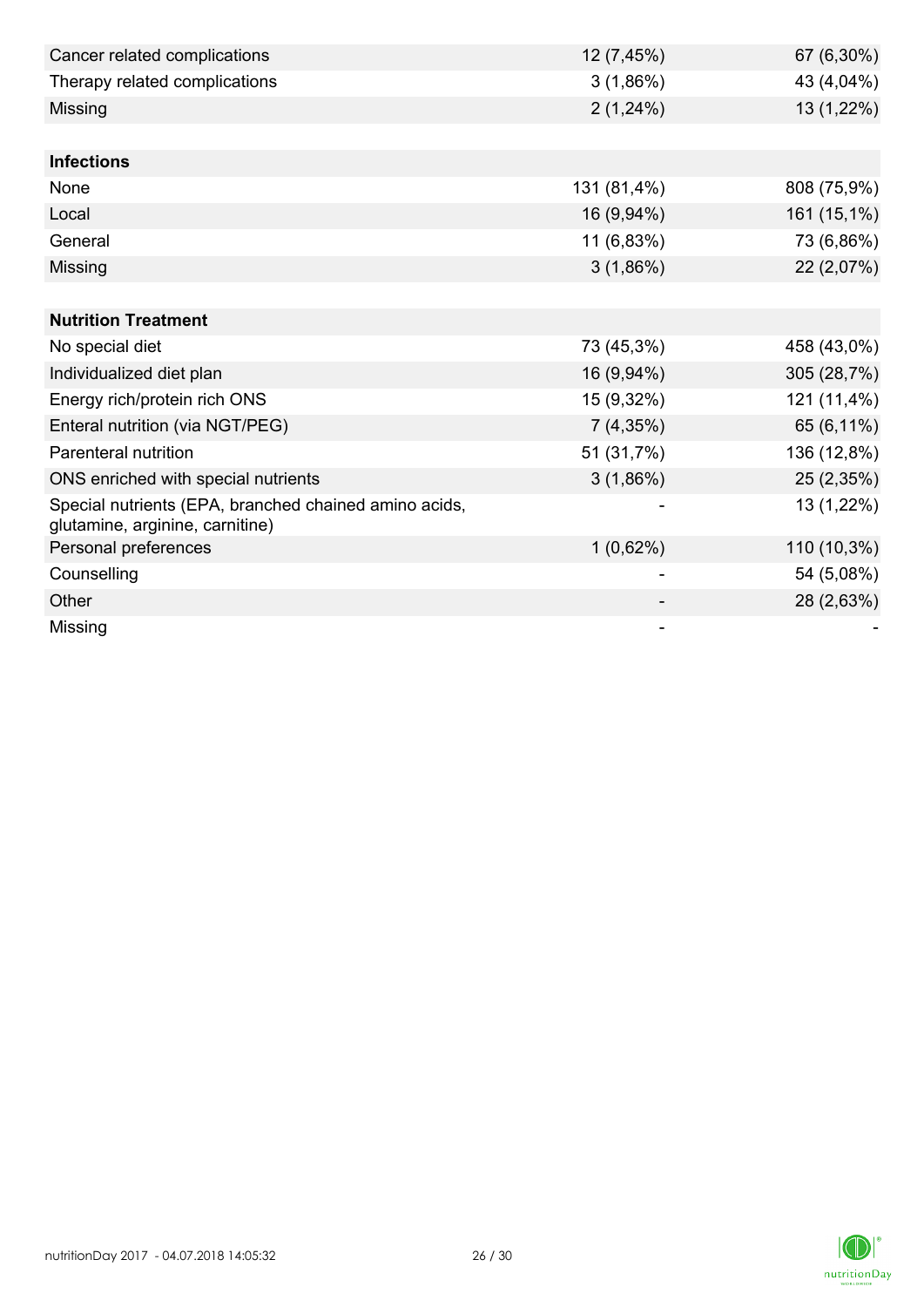| V. Oncology: Cancer patients - Appetite, food intake & quality of life ("Sheet 3 onco") |                     |                          |
|-----------------------------------------------------------------------------------------|---------------------|--------------------------|
|                                                                                         | <b>YOUR RESULTS</b> | <b>REFERENCE RESULTS</b> |
| Number of patients completing Sheet 3_onco:                                             | 159                 | 1056                     |
| Body weight prior to becoming ill                                                       | 67 [42-95]          | 70 [22-180]              |
|                                                                                         |                     |                          |
| Actual body weight                                                                      | 64 [39-90]          | 63 [21-128]              |
| Change in weight was                                                                    |                     |                          |
| Intentional                                                                             | 3(1,86%)            | 31 (2,91%)               |
| Unintentional                                                                           | 88 (54,7%)          | 644 (60,5%)              |
| Weight is stable                                                                        | 43 (26,7%)          | 180 (16,9%)              |
| Missing                                                                                 | $3(1,86\%)$         | 31 (2,91%)               |
| During the last week                                                                    |                     |                          |
| Patients who have had pain:                                                             |                     |                          |
| Not at all                                                                              | 62 (38,5%)          | 366 (34,4%)              |
| A little                                                                                | 60 (37,3%)          | 294 (27,6%)              |
| Quite a bit                                                                             | 25 (15,5%)          | 192 (18,0%)              |
| Very much                                                                               | 7(4,35%)            | 108 (10,2%)              |
| Missing                                                                                 | $7(4,35\%)$         | 90 (8,46%)               |
| Patients who needed a rest:                                                             |                     |                          |
| Not at all                                                                              | 38 (23,6%)          | 261 (24,5%)              |
| A little                                                                                | 56 (34,8%)          | 311 (29,2%)              |
| Quite a bit                                                                             | 52 (32,3%)          | 243 (22,8%)              |
| Very much                                                                               | $9(5,59\%)$         | 131 (12,3%)              |
| Missing                                                                                 | 6(3,73%)            | 98 (9,21%)               |
| Patients who felt weak:                                                                 |                     |                          |
| Not at all                                                                              | 42 (26,1%)          | 255 (24,0%)              |
| A little                                                                                | 67 (41,6%)          | 297 (27,9%)              |
| Quite a bit                                                                             | 39 (24,2%)          | 260 (24,4%)              |
| Very much                                                                               | 7(4,35%)            | 142 (13,3%)              |
| Missing                                                                                 | 6(3,73%)            | 95 (8,93%)               |
| Patients who felt depressed:                                                            |                     |                          |
| Not at all                                                                              | 60 (37,3%)          | 382 (35,9%)              |
| A little                                                                                | 71 (44,1%)          | 337 (31,7%)              |
| Quite a bit                                                                             | 17 (10,6%)          | 148 (13,9%)              |
| Very much                                                                               | $7(4,35\%)$         | 80 (7,52%)               |
| Missing                                                                                 | 6(3,73%)            | 92 (8,65%)               |

#### **Patients who were tired:**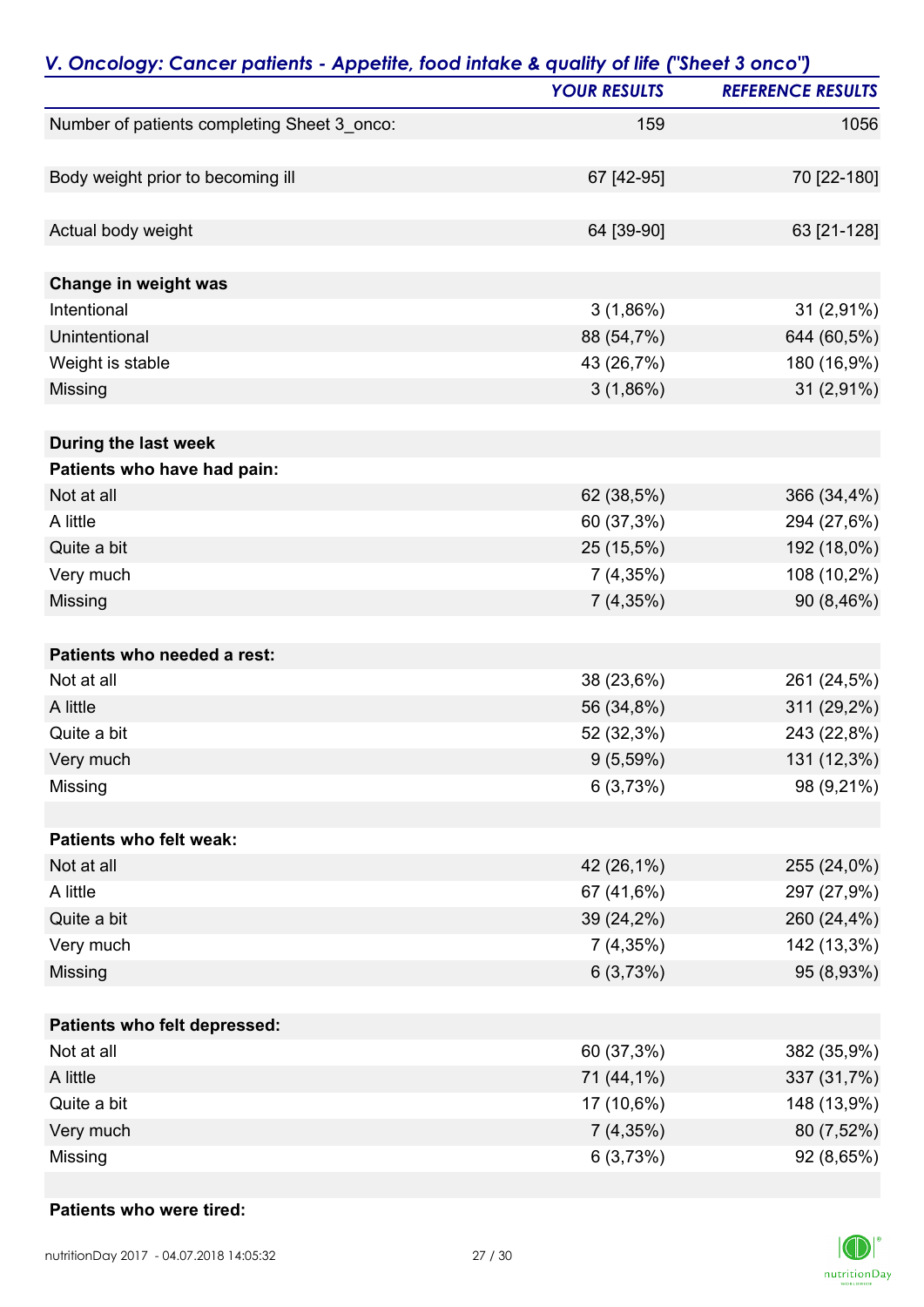| Not at all<br>44 (27,3%)                                    | 272 (25,6%) |
|-------------------------------------------------------------|-------------|
| A little<br>64 (39,8%)                                      | 317 (29,8%) |
| Quite a bit<br>37 (23,0%)                                   | 240 (22,6%) |
| Very much<br>9(5,59%)                                       | 124 (11,7%) |
| Missing<br>7(4,35%)                                         | 92 (8,65%)  |
|                                                             |             |
| Patients whose pain interfered with their daily activities: |             |
| Not at all<br>66 (41,0%)                                    | 412 (38,7%) |
| A little<br>54 (33,5%)                                      | 250 (23,5%) |
| Quite a bit<br>26 (16,1%)                                   | 168 (15,8%) |
| Very much<br>8(4,97%)                                       | 114 (10,7%) |
| Missing<br>7(4,35%)                                         | 97 (9,12%)  |
|                                                             |             |
| Patients who lacked appetite:                               |             |
| Not at all<br>66 (41,0%)                                    | 386 (36,3%) |
| A little<br>49 (30,4%)                                      | 270 (25,4%) |
| Quite a bit<br>25 (15,5%)                                   | 171 (16,1%) |
| Very much<br>13 (8,07%)                                     | 119 (11,2%) |
| Missing<br>8(4,97%)                                         | 98 (9,21%)  |
|                                                             |             |
| <b>Just now</b>                                             |             |
| Patients who have pain:                                     |             |
| Not at all<br>54 (33,5%)                                    | 411 (38,6%) |
| A little<br>73 (45,3%)                                      | 337 (31,7%) |
| Quite a bit<br>21 (13,0%)                                   | 150 (14,1%) |
| Very much<br>2(1,24%)                                       | 48 (4,51%)  |
| 11 (6,83%)<br>Missing                                       | 101 (9,49%) |
|                                                             |             |
| Patients who need a rest:                                   |             |
| Not at all<br>33 (20,5%)                                    | 225 (21,1%) |
| A little<br>59 (36,6%)                                      | 351 (33,0%) |
| Quite a bit<br>50 (31,1%)                                   | 263 (24,7%) |
| Very much<br>$5(3,11\%)$                                    | 102 (9,59%) |
| 14 (8,70%)<br>Missing                                       | 100 (9,40%) |
|                                                             |             |
| <b>Patients who feel weak:</b>                              |             |
| Not at all<br>41 (25,5%)                                    | 242 (22,7%) |
| A little<br>64 (39,8%)                                      | 337 (31,7%) |
| 38 (23,6%)<br>Quite a bit                                   | 257 (24,2%) |
| Very much<br>4(2,48%)                                       | 105 (9,87%) |
| Missing<br>14 (8,70%)                                       | 101 (9,49%) |
|                                                             |             |
| Patients who are depressed:                                 | 413 (38,8%) |
| Not at all<br>64 (39,8%)                                    |             |

 $|D|$  $\label{eq:2} \mathsf{nutritionDay}$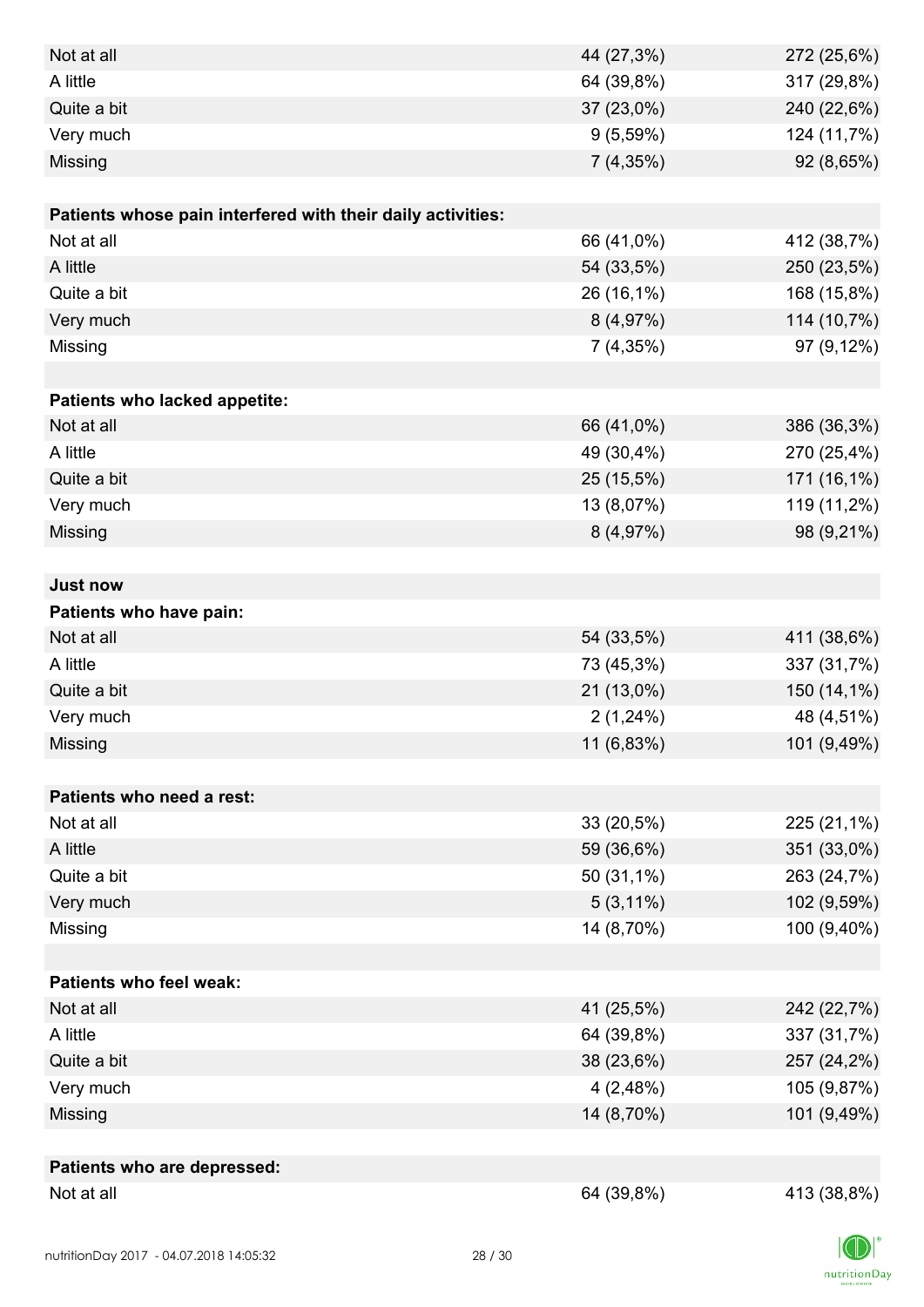| A little                                                    | 62 (38,5%)  | 338 (31,8%) |
|-------------------------------------------------------------|-------------|-------------|
| Quite a bit                                                 | 18 (11,2%)  | 145 (13,6%) |
| Very much                                                   | 4(2,48%)    | 47 (4,42%)  |
| Missing                                                     | 13 (8,07%)  | 99 (9,30%)  |
|                                                             |             |             |
| <b>Patients who are tired:</b>                              |             |             |
| Not at all                                                  | 43 (26,7%)  | 253 (23,8%) |
| A little                                                    | 65 (40,4%)  | 372 (35,0%) |
| Quite a bit                                                 | 31 (19,3%)  | 230 (21,6%) |
| Very much                                                   | 7(4,35%)    | 88 (8,27%)  |
| Missing                                                     | 15 (9,32%)  | 98 (9,21%)  |
|                                                             |             |             |
| Patients whose pain interferes with their daily activities: |             |             |
| Not at all                                                  | 66 (41,0%)  | 378 (35,5%) |
| A little                                                    | 43 (26,7%)  | 285 (26,8%) |
| Quite a bit                                                 | 30 (18,6%)  | 185 (17,4%) |
| Very much                                                   | 7(4,35%)    | 84 (7,89%)  |
| Missing                                                     | 15 (9,32%)  | 103 (9,68%) |
|                                                             |             |             |
| Patients who lack appetite:                                 |             |             |
| Not at all                                                  | 56 (34,8%)  | 359 (33,7%) |
| A little                                                    | 52 (32,3%)  | 301 (28,3%) |
| Quite a bit                                                 | 30 (18,6%)  | 180 (16,9%) |
| Very much                                                   | 6(3,73%)    | 98 (9,21%)  |
| Missing                                                     | 17 (10,6%)  | 102 (9,59%) |
|                                                             |             |             |
| Reasons for change in appetite/food intake                  |             |             |
| Nausea/Vomiting                                             | 25 (15,5%)  | 161 (15,1%) |
| Inflammation in mouth                                       | $3(1,86\%)$ | 57 (5,36%)  |
| Pain                                                        | 18 (11,2%)  | 120 (11,3%) |
| Constipation                                                | 6(3,73%)    | 69 (6,48%)  |
| Diarrhea                                                    | 8(4,97%)    | 44 (4,14%)  |
| Change in taste/smell                                       | 3(1,86%)    | 108 (10,2%) |
| Early satiation/Loss of appetite                            | 39 (24,2%)  | 252 (23,7%) |
| Other                                                       | 47 (29,2%)  | 201 (18,9%) |
| Missing                                                     | 3(1,86%)    | 51 (4,79%)  |
|                                                             |             |             |
| Maximum activity performed by patients                      |             |             |
| Able to do sports                                           | 11 (6,83%)  | 46 (4,32%)  |
| Fully active                                                | 59 (36,6%)  | 141 (13,3%) |
| Able to carry out light activities                          | 25 (15,5%)  | 210 (19,7%) |
| Able to carry out self care                                 | 18 (11,2%)  | 236 (22,2%) |
| Able to carry out limited self care                         | 11 (6,83%)  | 156 (14,7%) |
| Confined to bed or chair                                    | 29 (18,0%)  | 156 (14,7%) |